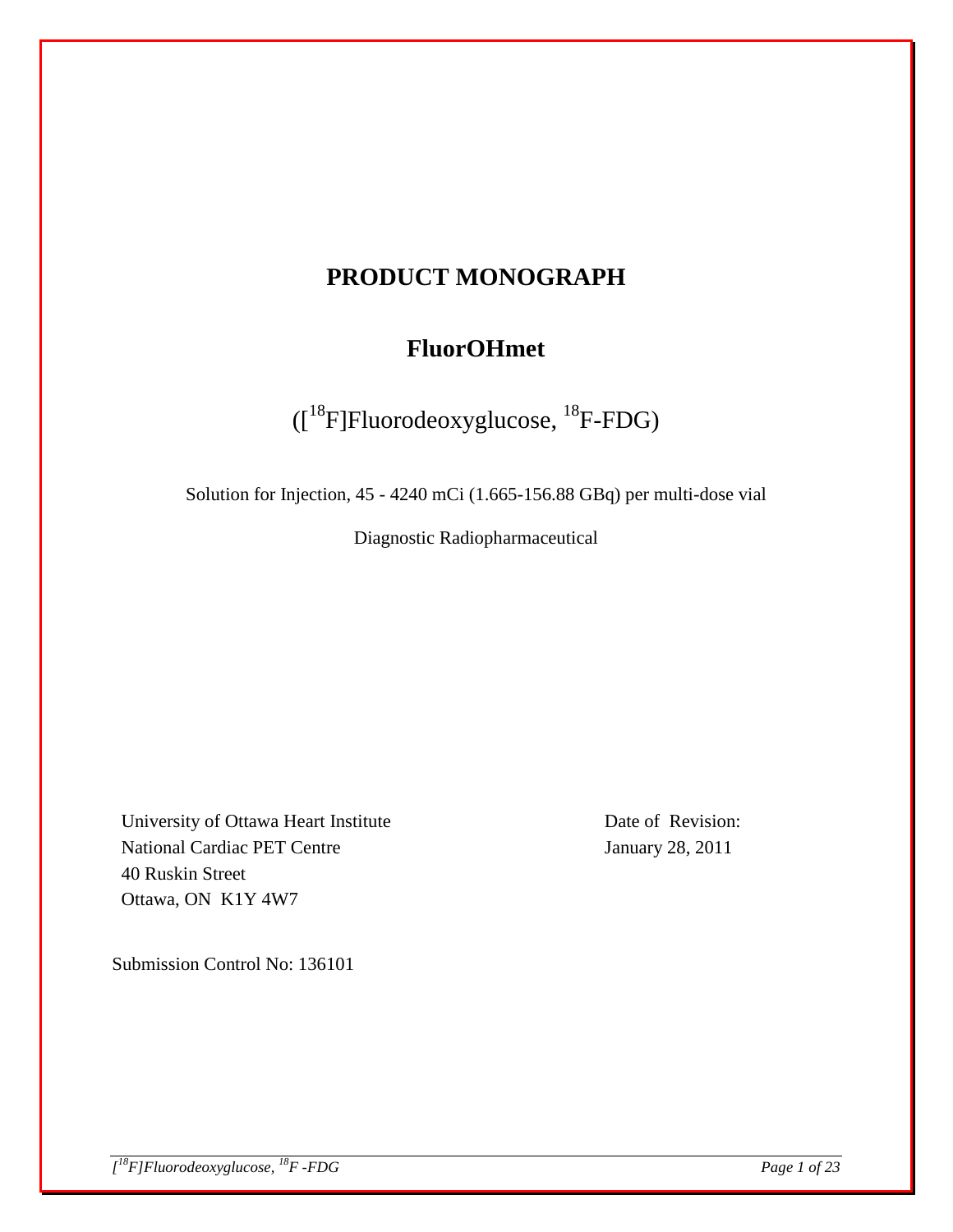## **Table of Contents**

| DESCRIPTION |  |
|-------------|--|
|             |  |
|             |  |
|             |  |
|             |  |
|             |  |
|             |  |
|             |  |
|             |  |
|             |  |
|             |  |
|             |  |
|             |  |
|             |  |
|             |  |
|             |  |
|             |  |
|             |  |
|             |  |
|             |  |
|             |  |

|--|--|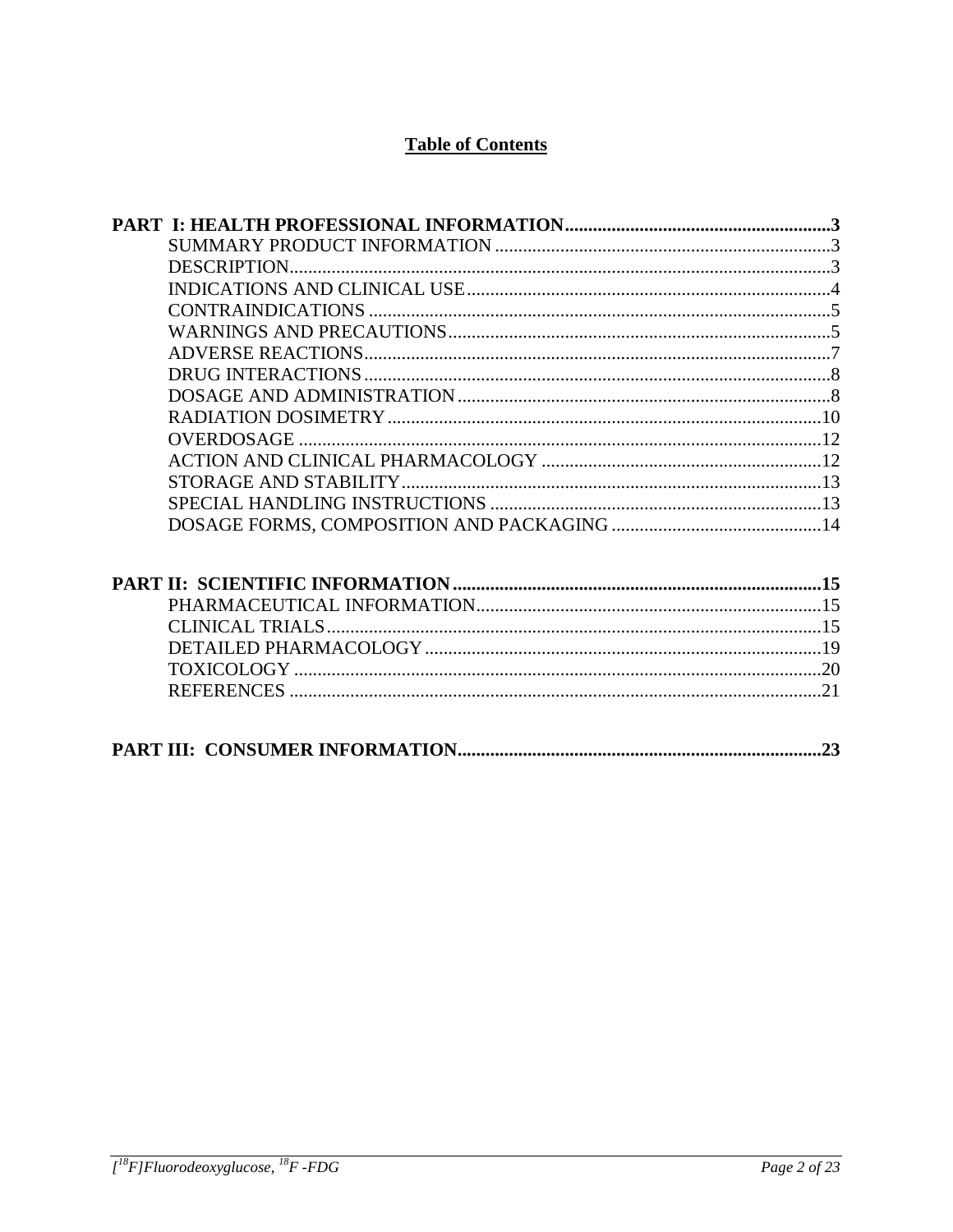## **FluorOHmet**

[<sup>18</sup>F]Fluorodeoxyglucose, <sup>18</sup>F-FDG

## **PART I: HEALTH PROFESSIONAL INFORMATION**

### **SUMMARY PRODUCT INFORMATION**

### **a) Synthesis using the ASU COINCIDENCE**

| <b>Route of</b><br><b>Administration</b> | Dosage Form /<br><b>Strength</b>                                                                 | ASU used in<br><b>Manufacturing</b><br><b>Process</b> | <b>Clinically Relevant Non</b><br>medicinal Ingredients |
|------------------------------------------|--------------------------------------------------------------------------------------------------|-------------------------------------------------------|---------------------------------------------------------|
| Intravenous<br>injection                 | Solution for Injection,<br>multi-dose vial<br>containing<br>45 - 4240 mCi or<br>1.665-156.88 GBq | <b>COINCIDENCE</b>                                    | Citrate buffer in 0.9%<br>Sodium Chloride               |

### **b) Synthesis using the ASU FASTLAB**

| Route of<br>Administration | Dosage Form /<br><b>Strength</b>                                                                 | ASU used in<br><b>Manufacturing</b><br><b>Process</b> | <b>Clinically Relevant Non</b><br>medicinal Ingredients |
|----------------------------|--------------------------------------------------------------------------------------------------|-------------------------------------------------------|---------------------------------------------------------|
| Intravenous<br>injection   | Solution for Injection,<br>multi-dose vial<br>containing<br>45 - 4240 mCi or<br>1.665-156.88 GBq | <b>FASTLAB</b>                                        | Phosphate buffer in 0.9%<br>Sodium Chloride             |

### **DESCRIPTION**

### **Physical Characteristics**

FluorOHmet ([<sup>18</sup>F]Fluorodeoxyglucose, <sup>18</sup>F-FDG) is a sterile, apyrogenic, clear, colourless, solution for injection. FluorOHmet is a derivative of D-glucose with the radioisotope Fluorine-18 substituted for the hydroxyl group on Carbon 2.

Fluorine-18 decays by positron emission to yield two gamma photons of 0.511MeV (97%). Its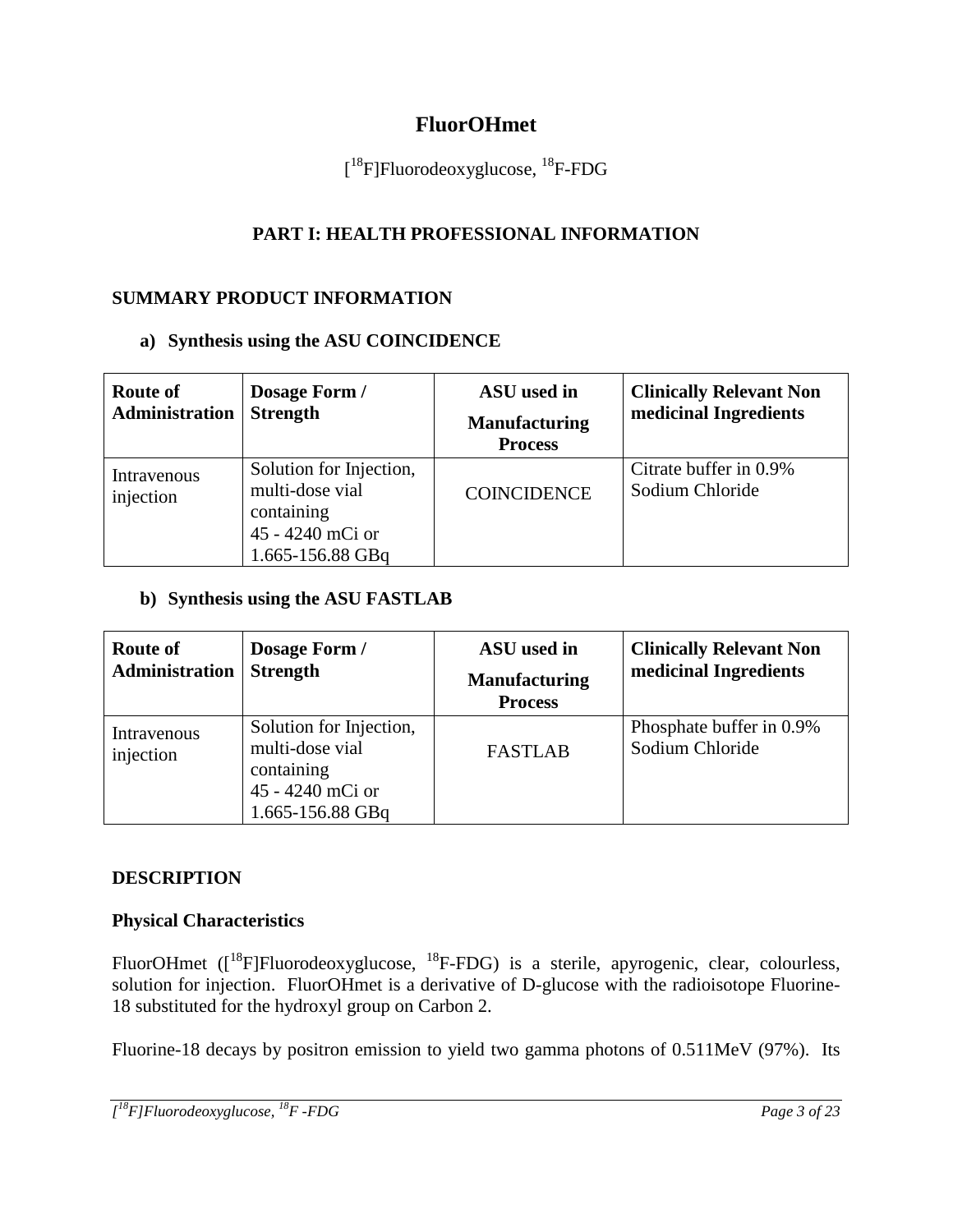physical half-life is 109.7 minutes. A radioactive decay chart for F-18 is provided in Table 1, below.

| <b>HOURS</b> | <b>FRACTION</b><br><b>REMAINING</b> | <b>HOURS</b> | <b>FRACTION</b><br><b>REMAINING</b> |
|--------------|-------------------------------------|--------------|-------------------------------------|
| 0            |                                     | 6            | 0.1                                 |
|              | 0.68                                |              | 0.07                                |
|              | 0.47                                | 8            | 0.05                                |
| 3            | 0.32                                |              | 0.03                                |
| 4            | 0.22                                | 10           | 0.02                                |
|              | 0.15                                |              |                                     |

**Table 1: Radioactive Decay Chart for Fluorine-18**

## **External Radiation**

The equilibrium dose (MIRD) constant for flourine-18 is:

β, γ 2.71 rads g/μCi·hour  $2.03 \times 10^{-13}$  Gy kg/Bq·s γ only 2.11 rads g/μCi·hour  $1.63x10^{-13}$  Gy kg/Bq·s

The specific gamma ray constant for flourine-18 is 0.3 Gy/hr/kBq (6.0 R/hr/mCi) at 1 cm. The lead shielding half value layer (HVL) for the 511 keV photons is 4.1 mm. The range of attenuation coefficients for this radionuclide is shown in Table 2. For example, an 8.3 mm thick lead shield has a coefficient of attenuation of 0.25 and will decrease the external radiation by 75%.

| <b>Lead Shield Thickness (mm)</b> | <b>Coefficient of Attenuation</b> |
|-----------------------------------|-----------------------------------|
| 4.1                               | 0.5                               |
| 8.3                               | 0.25                              |
| 13.2                              | 0.1                               |
| 26.4                              | 0.01                              |
| 41.4                              | 0.001                             |
| 52.8                              | 0.0001                            |

**Table 2: Radiation attenuation of 511 keV Photons by Lead Shielding**

## **INDICATIONS AND CLINICAL USE**

FluorOHmet is indicated for use in the evaluation of patients with coronary artery disease (CAD) and severe left ventricular (LV) dysfunction, or when other conventional imaging modalities are unlikely to be contributory to the diagnostic assessment, or have been equivocal or non-diagnostic (e.g., echocardiography or SPECT imaging).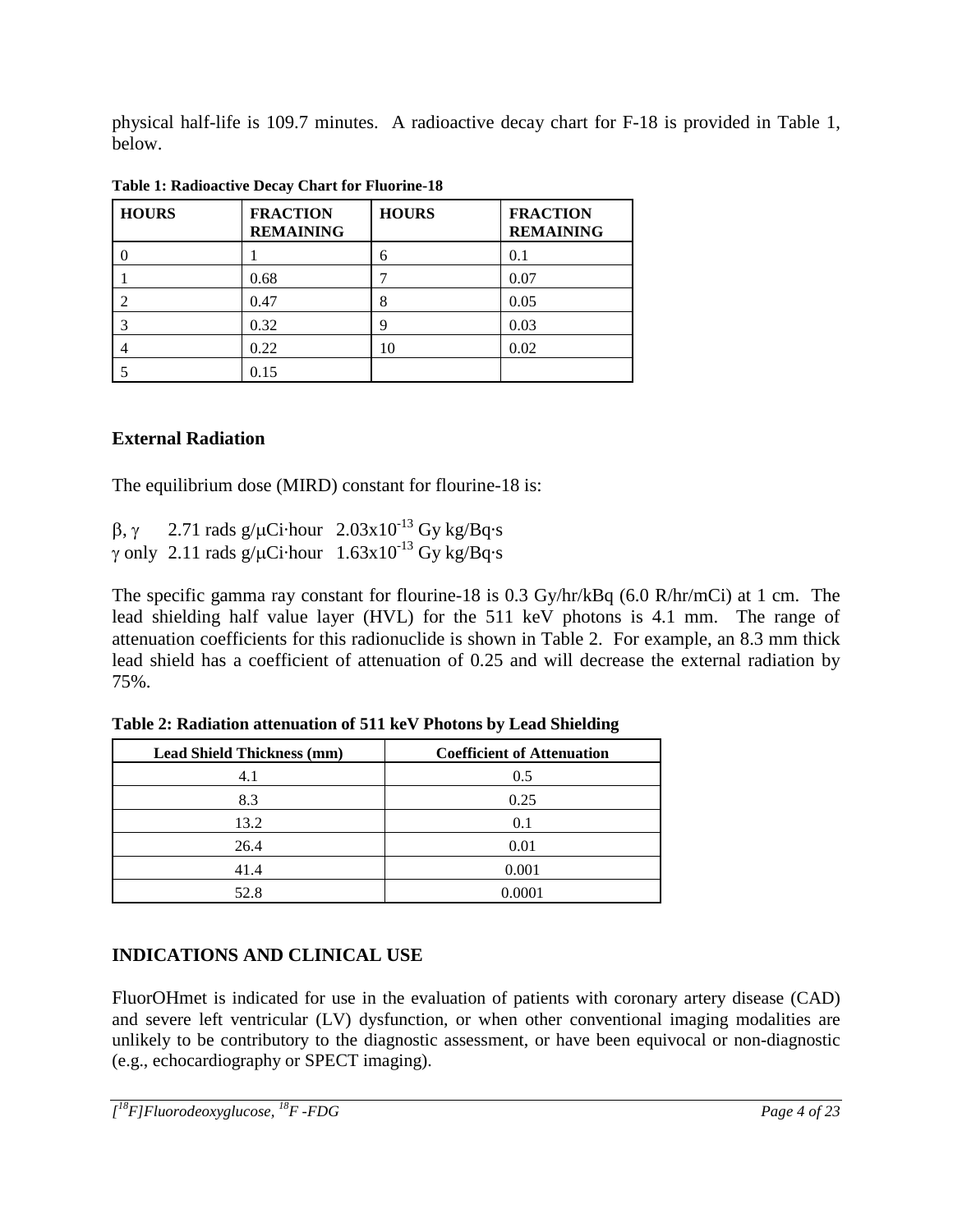FluorOHmet is typically used in conjunction with a myocardial perfusion imaging method to help define left ventricular myocardial viability in patients with dysfunctional, hypoperfused myocardial regions. This imaging may help identify persistent metabolic activity in dysfunctional and hypoperfused myocardial regions.

Imaging should be performed with an appropriate PET imaging camera.

Cardiac PET image interpretation should be carried out only by physicians with adequate training and experience in conducting and interpreting these procedures.

## **CONTRAINDICATIONS**

• Patients who are hypersensitive to this drug or to any ingredient in the formulation or component of the container. For a complete listing, see the Dosage Forms, Composition and Packaging section of the product monograph.

### **Serious Warnings and Precautions**

- Radiopharmaceuticals should be used only by those health professionals who are appropriately qualified in the use of radioactive prescribed substances in or on humans.
- FluorOHmet should not be administered to pregnant women unless it is considered that the benefits to be gained outweigh the potential hazards to the fetus.
- FluorOHmet is excreted in human breast milk. To avoid unnecessary irradiation of the infant, formula feeding should be substituted temporarily for breast feeding.

### **WARNINGS AND PRECAUTIONS**

### **General**

The product should be administered under the supervision of a health professional who is experienced in the use of radiopharmaceuticals. Appropriate management of therapy and complications is only possible when adequate diagnostic and treatment facilities are readily available.

The radiopharmaceutical product may be received, used and administered only by authorized persons in designated clinical settings. Its receipt, storage, use, transfer and disposal are subject to the regulations and/or appropriate licenses of local competent official organizations.

As in the use of any other radioactive material, care should be taken to minimize radiation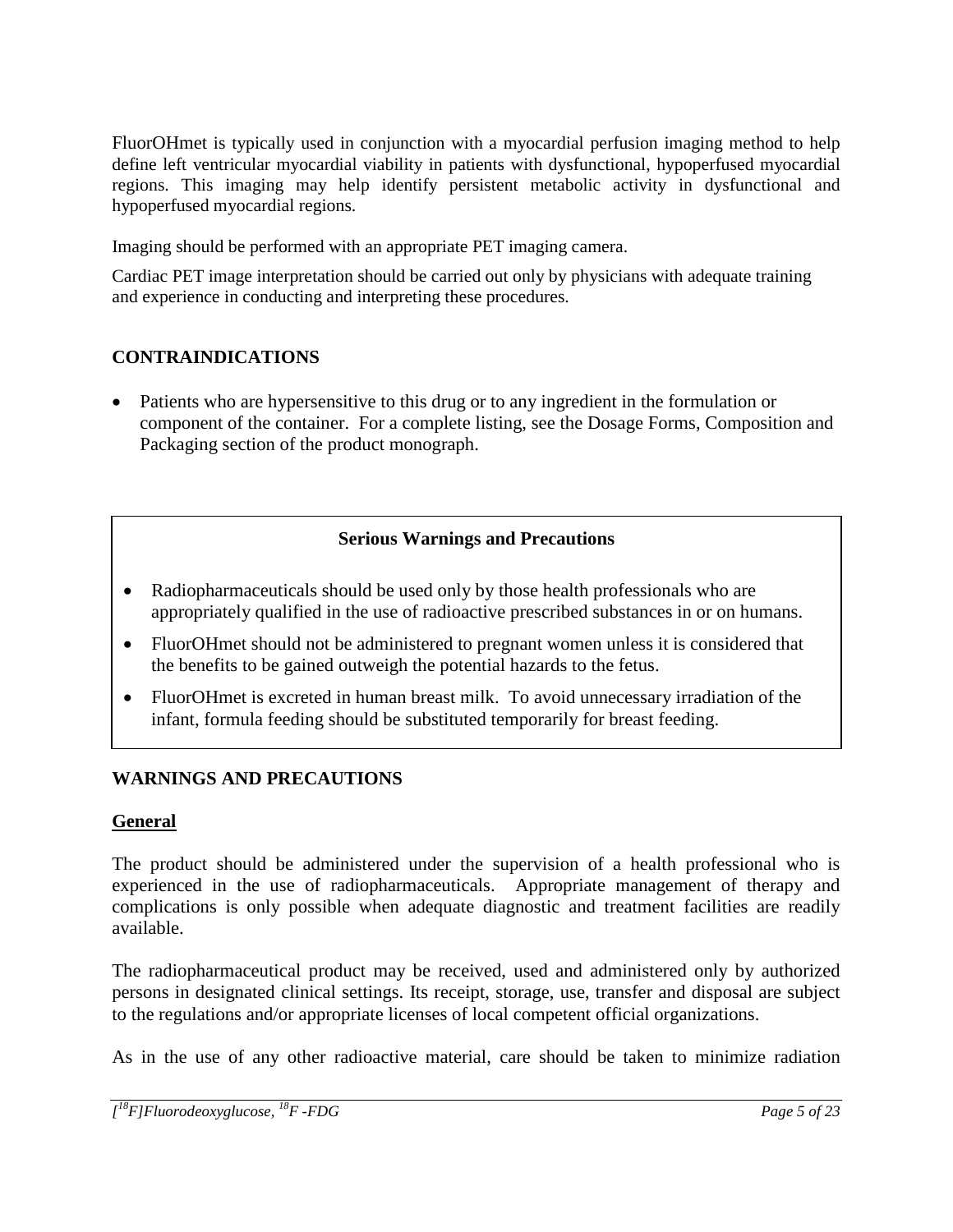exposure to patients consistent with proper patient management, and to minimize radiation exposure to occupational workers.

Image quality may be suboptimal in glucose intolerant or diabetic patients. Therefore it is recommended that an oral glucose load with supplemental insulin if needed or the hyperinsulinemic-euglycemic clamp methods be utilized to maintain blood sugar levels at 5- 7mmol/L to ensure optimal image quality.

#### **Carcinogenesis and Mutagenesis**

Studies with FluorOHmet have not been performed to evaluate carcinogenic or mutagenic potential. Adequate reproductive studies have not been conducted in animals to evaluate the potential effects on fertility in human males or females. (see "SPECIAL POPULATIONS, PREGNANT WOMEN").

#### **Cardiovascular**

The safety and efficacy of FluorOHmet within four weeks post-MI has not been studied.

#### **Contamination**

The following measures should be taken for up to 12 hours after receiving the radiopharmaceutical product: The toilet should be used instead of a urinal. The toilet should be flushed several times after use.

Special precautions such as bladder catheterization should be taken following administration to incontinent patients to minimize the risk of radioactive contamination of clothing, bed linen and the patient's environment.

#### **Endocrine and Metabolism**

The use of FluorOHmet requires particular attention in patients with diabetes mellitus. Hyperglycemia can cause reduction in the uptake of FluorOHmet and lead to erroneous diagnosis (see DOSAGE AND ADMINISTRATION).

Blood glucose monitoring is required when using FluorOHmet for myocardial imaging. Image interpretation may be affected in those patients with unstable blood glucose levels such as hyperglycemia or diabetes.

Also, it should be noted that as CAD can be a complication of diabetes, it may be that a patient is evaluated for CAD and myocardial viability before a diagnosis of diabetes has been made.

#### **Special Populations**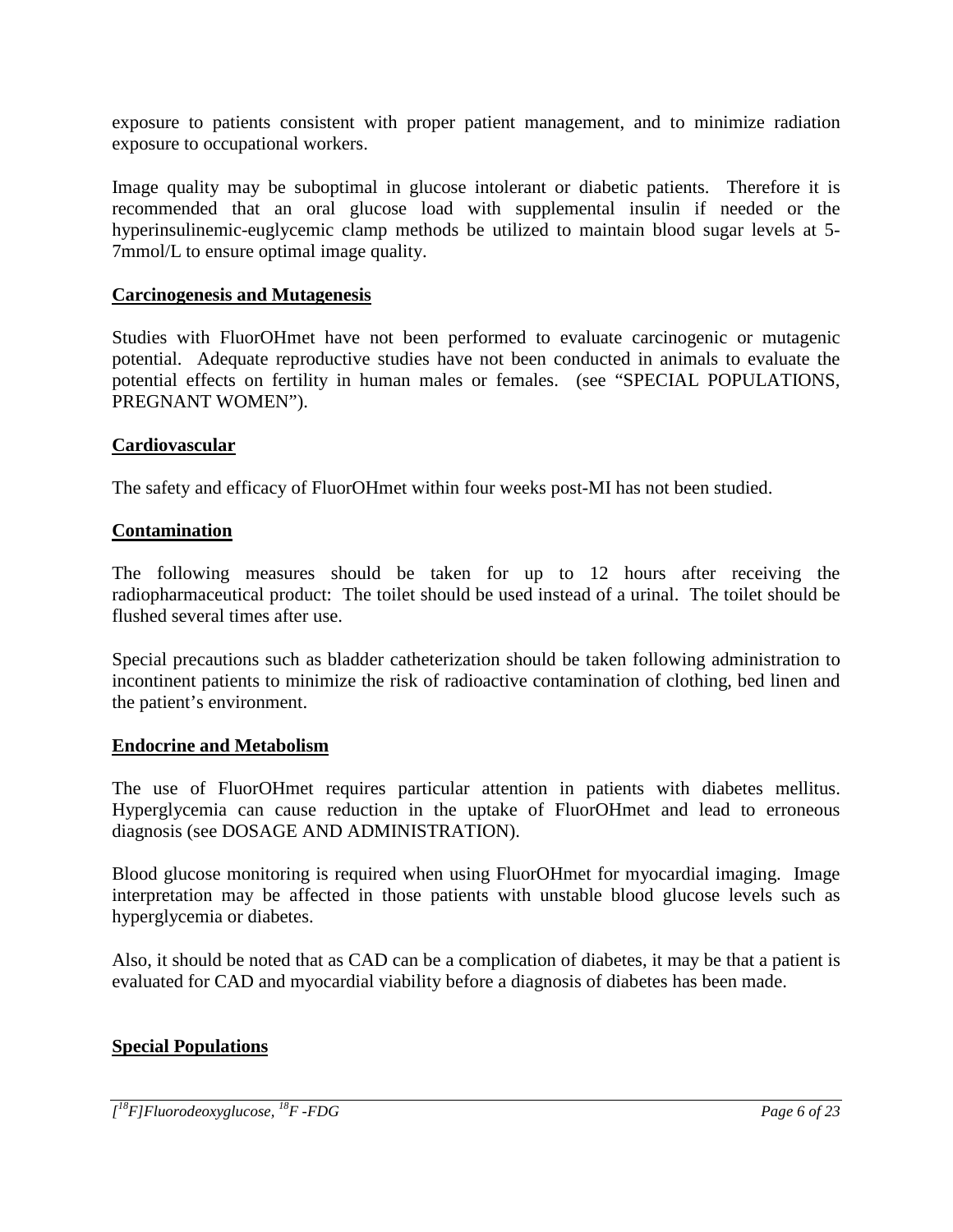**Pregnant Women:** Ideally examinations using radiopharmaceuticals, especially those elective in nature of women of childbearing capability should be performed during the first ten days following the onset of menses.

Since adequate reproduction studies have not been performed in animals to determine whether this drug affects fertility in males or females, has teratogenic potential, or has other adverse reactions on the fetus, this radiopharmaceutical preparation should not be administered to pregnant women unless it is considered that the benefits to be gained outweigh the potential hazards to the fetus.

**Nursing Women:** Where assessment of the risk to benefit ratio suggests the use of FluorOHmet in lactating mothers, breast feeding should be suspended for at least 12 hours after the administration of the radiopharmaceutical and the milk expressed during this period should be discarded. Milk may be expressed before the administration of the radiopharmaceutical and saved for use during this period; alternatively formula feeding can be substituted.

**Pediatrics (< 16 years of age):** The safety and efficacy of FluorOHmet in pediatric patients have not been established.

**Geriatrics (>** *65* **years of age):** There are no known limitations to the clinical use of FluorOHmet in geriatric patients. The clinical studies conducted to demonstrate the efficacy and safety of F18 FDG for the approved indications and clinical uses included geriatric patients.

## **ADVERSE REACTIONS**

### **Adverse Drug Reaction Overview**

There have been published reports of  $[18F]$ Fluorodeoxyglucose investigations since the early 1980s. [18F]Fluorodeoxyglucose has an excellent safety record in the literature. The risks of use of [18F]Fluorodeoxyglucose PET are extremely low. The absence of adverse effects is consistent with published articles on  $[18F]$ Fluorodeoxyglucose PET and with the experience with PET agents in general: no adverse events were reported in over 80,000 administered doses of PET  $a$ gents.<sup>1</sup>

## **Clinical Trial Adverse Drug Reactions**

No adverse reactions attributable to FluorOHmet injection manufactured at the University of Ottawa Heart Institute were documented as a result of administration of this product in the 803 procedures recorded in the Cardiac PET registry and CADRE registry from August 2002 to November 30, 2009. FluorOHmet produced at the University of Ottawa Heart Institute has an excellent safety profile with no observed adverse events related to its use.

*Because clinical trials are conducted under very specific conditions the adverse reaction rates observed in the clinical trials may not reflect the rates observed in practice and should not be compared to the rates in the clinical trials of another drug. Adverse drug reaction information*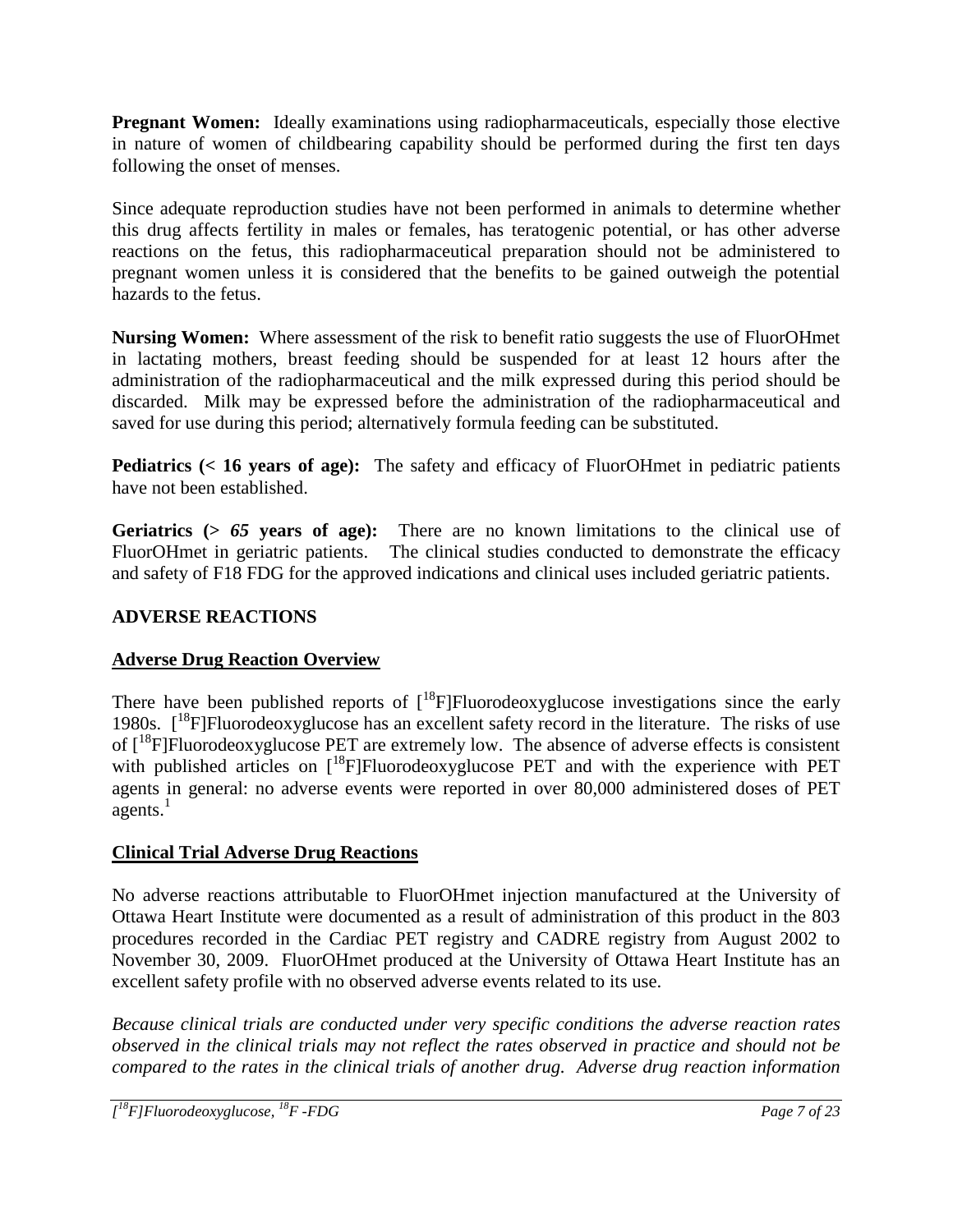*from clinical trials is useful for identifying drug-related adverse events and for approximating rates*.

## **Less Common Clinical Trial Adverse Drug Reactions (<1%)**

None observed.

### **Abnormal Hematologic and Clinical Chemistry Findings**

None observed.

### **Post-Market Adverse Drug Reactions**

None known.

### **DRUG INTERACTIONS**

### **Overview**

There are no known serious or life-threatening drug interactions with FluorOHmet. Any medication, which could cause a change in blood glucose or metabolic activity of tissues, could affect the sensitivity of the diagnostic test.

### **Drug-Drug Interactions**

No drug-drug interactions are known to exist.

### **Drug-Food Interactions**

No drug-food interactions are known to exist. In preparation for imaging with FluorOHmet patients should be in the fasting state. Blood glucose levels should be evaluated pre-injection and the use of either an oral glucose load with supplemental insulin as needed or the hyperinsulinemic-euglycemic clamp methods be considered for optimal image quality. (see DOSAGE AND ADMINISTRATION, ADMINISTRATION sub-heading).

### **Drug-Herb Interactions**

No drug-herb interactions are known to exist.

### **Drug-Laboratory Interactions**

No drug-laboratory interactions are known to exist.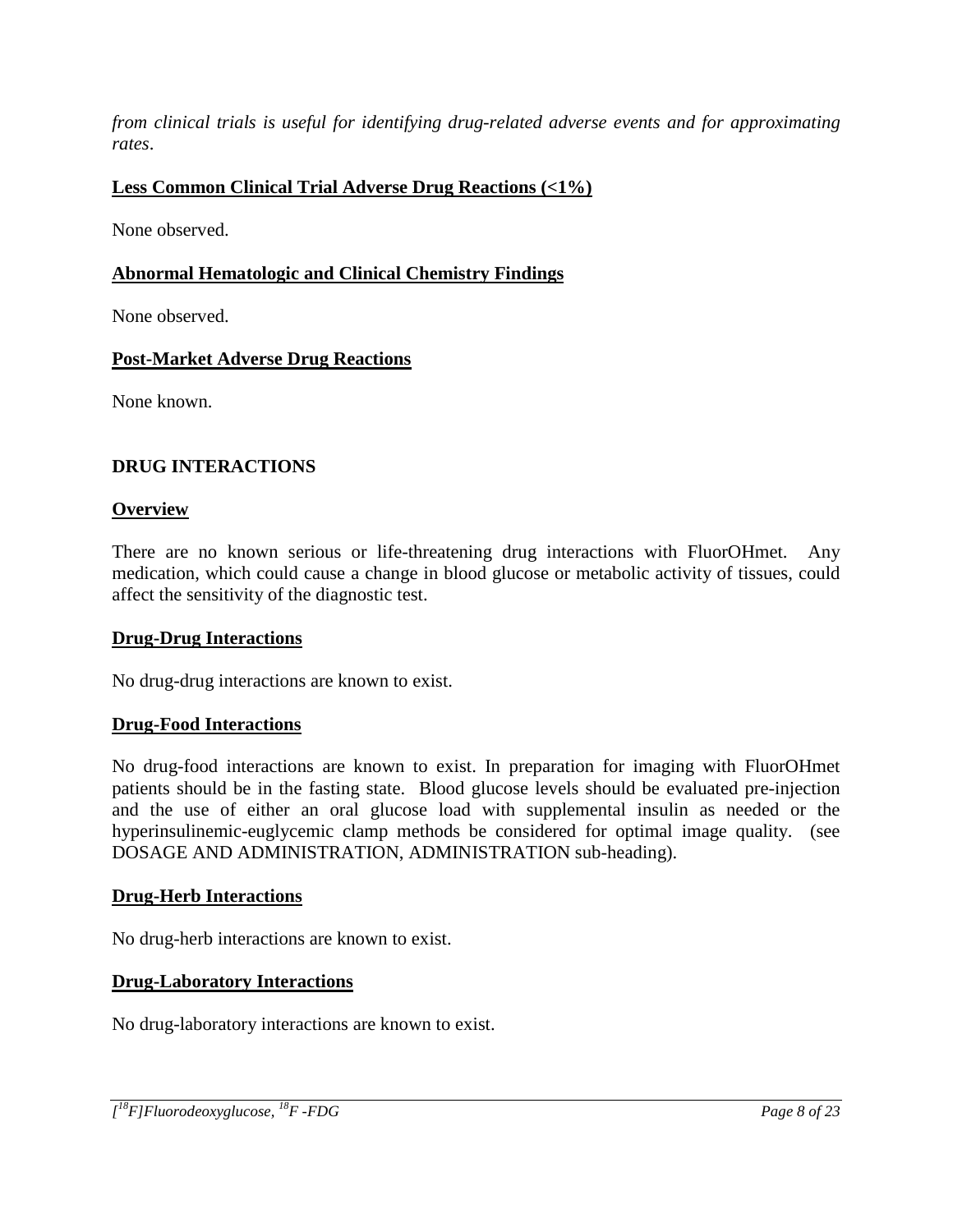### **DOSAGE AND ADMINISTRATION**

### **Dosing Considerations**

The dose of FluorOHmet is based on administering enough product to allow for effective detection via PET imaging. Typical doses ranging from 5 to 15 mCi (185-555MBq) depending on body weight result in the administration of trace quantities of the active ingredient.

### **Dosage**

5-15 mCi (185-555MBq) by intravenous injection, depending upon body weight, and usually calculated as 5MBq per kg to a maximum of 555MBq.

### **Administration**

The patient dose should be measured by a suitable radioactivity calibration system prior to administration.

FluorOHmet is administered by intravenous injection via an established intravenous line.

FluorOHmet Injection may be administered either to patients who have fasted or to patients who have received an oral glucose load.

Physicians should be aware of patient medical history, diabetes, CAD, current medications. A fasting serum glucose is required to rule out glucose intolerance.

Non-diabetic patients: It is recommended that the oral glucose loading protocol be used for non-diabetic patients.

Diabetic or glucose intolerant patients: An oral glucose load with supplemental insulin as needed or the hyperinsulinemic-euglycemic clamp protocol are recommended for use in these patients.

### **Image Acquisition and Interpretation**

Imaging should be performed with an appropriate PET imaging camera. ECG-gated or ungated images are typically acquired for 5 to 20 minutes, starting 30 to 60 minutes after tracer injection.

The use of attenuation-corrected PET images acquired on the same instrumentation is recommended to minimize potential attenuation artifacts. Any potential confounding effects of imaging artifacts supports that FluorOHmet be used by appropriately trained and experienced clinicians.

FluorOHmet is typically used in conjunction with a PET myocardial perfusion imaging method to help define left ventricular myocardial viability in patients with dysfunctional, hypoperfused myocardial regions.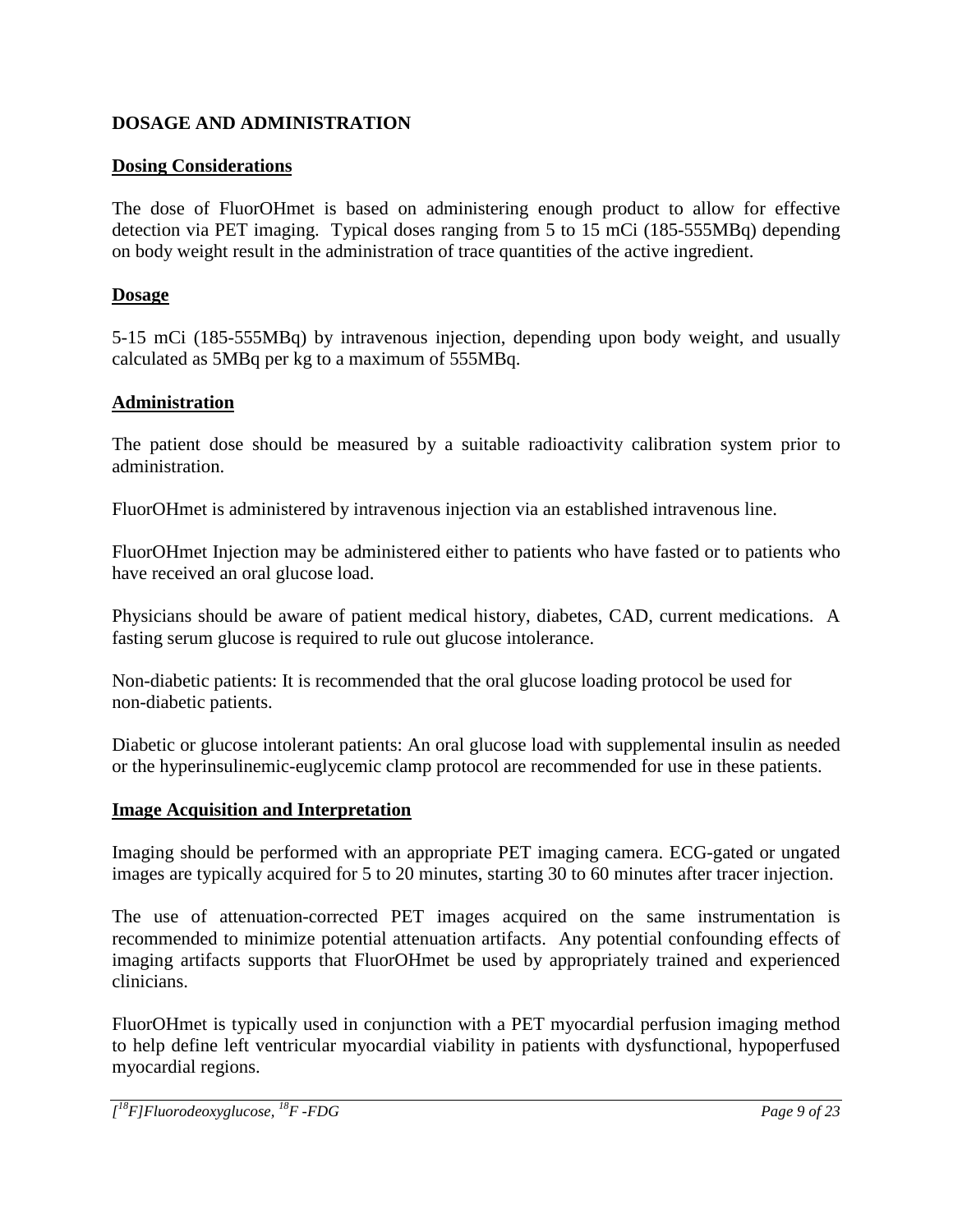The available product study data have not specifically examined the use of FluorOHmet PET images, when interpreted in combination with SPECT myocardial perfusion images. In instances where SPECT perfusion imaging is contemplated for use in conjunction with PET viability/metabolism, interpretation is then to consider technical and methodology aspects unique to positron imaging and differences between PET and SPECT. Such cautionary consideration must thus be given when PET metabolism and SPECT perfusion are used [versus PET-PET], or when no perfusion images are available.

Interpretation of FluorOHmet images (viability), when perfusion images have not been obtained (and/or with angiographic information or information on wall motion), is not recommended due to unreliability and difficulties.

As with all diagnostic radiopharmaceuticals, only physicians with experience in nuclear medicine should interpret FluorOHmet PET images. Physicians should be aware of patient preparation anomalies and relevant patient history.

### **Instructions for Preparation and Use**

FluorOHmet is available as a sterile, non-pyrogenic solution that is ready for use. The user should adhere to aseptic techniques when withdrawing a dose for administration. Administration of FluorOHmet also requires the use of appropriate radiation shielding to protect the user and patient from unnecessary exposure to the radioactive product.

### **Directions for Quality Control**

All quality control testing will be performed by the Manufacturer prior to release of the product. A certificate of analysis documenting the results of release testing is available for every batch of FluorOHmet.

### **RADIATION DOSIMETRY**

The estimated absorbed radiation Effective Dose to adult humans following an intravenous injection of FluorOHmet is presented in Table 3, below. The values presented were determined by extrapolation of animal dosimetry study data to humans, and compare favourably to the estimates in the International Commission on Radiological Protection (ICRP) publication 106 (2008). Estimates for absorbed radiation organ doses published by ICRP are shown in Table 4.

| Table 3: | Effective Dose from Intravenous Administration of $[$ <sup>18</sup> $F$ ]fluorodeoxyglucose |
|----------|---------------------------------------------------------------------------------------------|
|----------|---------------------------------------------------------------------------------------------|

| Source                 | <b>Effective Dose</b><br>$mSv/MBq$ (rem/mCi) |
|------------------------|----------------------------------------------|
| <b>Dosimetry Study</b> | 0.012(0.044)                                 |
| <b>ICRP 106</b>        | 0.019(0.070)                                 |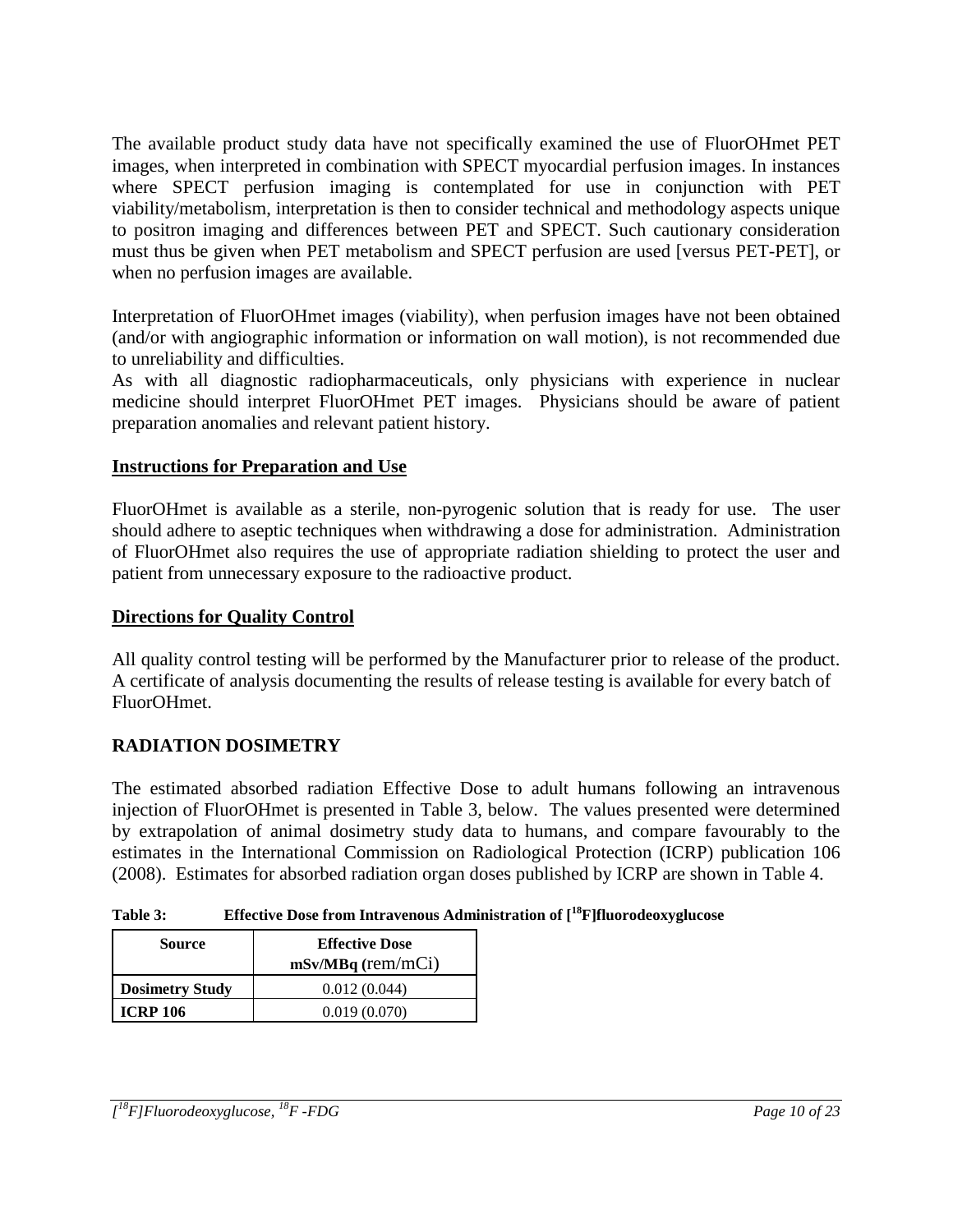| Organ                    |           |          | Absorbed dose per unit activity administered (mGy/MBq) |             |             |  |
|--------------------------|-----------|----------|--------------------------------------------------------|-------------|-------------|--|
|                          | Adult     | 15 years | 10 years                                               | 5 years     | 1 year      |  |
| Adrenals                 | 1.2E-02   | 1.6E-02  | 2.4E-02                                                | 3.9E-02     | 7.1E-02     |  |
| <b>Bladder</b>           | 1.3E-01   | 1.6E-01  | 2.5E-01                                                | 3.4E-01     | 4.7E-01     |  |
| <b>Bone</b> surfaces     | 1.1E-02   | 1.4E-02  | 2.2E-02                                                | 3.4E-02     | 6.4E-02     |  |
| <b>Brain</b>             | 3.8E-02   | 3.9E-02  | 4.1E-02                                                | 4.6E-02     | 6.3E-02     |  |
| <b>Breasts</b>           | 8.8E-03   | 1.1E-02  | 1.8E-02                                                | 2.9E-02     | 5.6E-02     |  |
| Gallbladder              | 1.3E-02   | 1.6E-02  | 2.4E-02                                                | 3.7E-02     | 7.0E-02     |  |
| Gastrointestinal tract   |           |          |                                                        |             |             |  |
| Stomach                  | 1.1E-02   | 1.4E-02  | 2.2E-02                                                | 3.5E-02     | 6.7E-02     |  |
| Small intestine          | 1.2E-02   | 1.6E-02  | 2.5E-02                                                | 4.0E-02     | 7.3E-02     |  |
| Colon                    | 1.3E-02   | 1.6E-02  | 2.5E-02                                                | 3.9E-02     | 7.0E-02     |  |
| (Upper large intestine)  | 1.2E-02   | 1.5E-02  | 2.4E-02                                                | 3.8E-02     | $7.0E-02$   |  |
| (Lower large intestine   | 1.4E-02   | 1.7E-02  | 2.7E-02                                                | 4.1E-02     | $7.0E-02$   |  |
| Heart                    | 6.7E-02   | 8.7E-02  | 1.3E-01                                                | 2.1E-01     | 3.8E-01     |  |
| Kidneys                  | 1.7E-02   | 2.1E-02  | 2.9E-02                                                | 4.5E-02     | 7.8E-02     |  |
| Liver                    | $2.1E-02$ | 2.8E-02  | 4.2E-02                                                | 6.3E-02     | $1.2E - 01$ |  |
| Lungs                    | 2.0E-02   | 2.9E-02  | 4.1E-02                                                | $6.2E - 02$ | $1.2E - 01$ |  |
| <b>Muscles</b>           | 1.0E-02   | 1.3E-02  | 2.0E-02                                                | 3.3E-02     | $6.2E-02$   |  |
| Oesophagus               | 1.2E-02   | 1.5E-02  | 2.2E-02                                                | 3.5E-02     | 6.6E-02     |  |
| Ovaries                  | 1.4E-02   | 1.8E-02  | 2.7E-02                                                | 4.3E-02     | 7.6E-02     |  |
| Pancreas                 | 1.3E-02   | 1.6E-02  | 2.6E-02                                                | 4.0E-02     | 7.6E-02     |  |
| Red marrow               | 1.1E-02   | 1.4E-02  | 2.1E-02                                                | 3.2E-02     | 5.9E-02     |  |
| Skin                     | 7.8E-03   | 9.6E-03  | 1.5E-02                                                | 2.6E-02     | 5.0E-02     |  |
| Spleen                   | 1.1E-02   | 1.4E-02  | 2.1E-02                                                | 3.5E-02     | 6.6E-02     |  |
| <b>Testes</b>            | 1.1E-02   | 1.4E-02  | 2.4E-02                                                | 3.7E-02     | 6.6E-02     |  |
| <b>Thymus</b>            | 1.2E-02   | 1.5E-02  | 2.2E-02                                                | 3.5E-02     | 6.6E-02     |  |
| Thyroid                  | 1.0E-02   | 1.3E-02  | 2.1E-02                                                | 3.4E-02     | 6.5E-02     |  |
| <b>Uterus</b>            | 1.8E-02   | 2.2E-02  | 3.6E-02                                                | 5.4E-02     | 9.0E-02     |  |
| Remaining organs         | 1.2E-02   | 1.5E-02  | 2.4E-02                                                | 3.8E-02     | 6.4E-02     |  |
| Effective dose (mSv/MBq) | 1.9E-02   | 2.4E-02  | 3.7E-02                                                | 5.6E-02     | 9.5E-02     |  |

## **Table 4. Absorbed organ doses for 18F-FDG (ICRP 106)**

Although the absorbed radiation dose estimates in Table 4 include values for pediatric subjects, it need be noted that the safety and efficacy of the product in pediatric patients has not been established. (See "Warnings and Precautions, Special Populations, Pediatrics").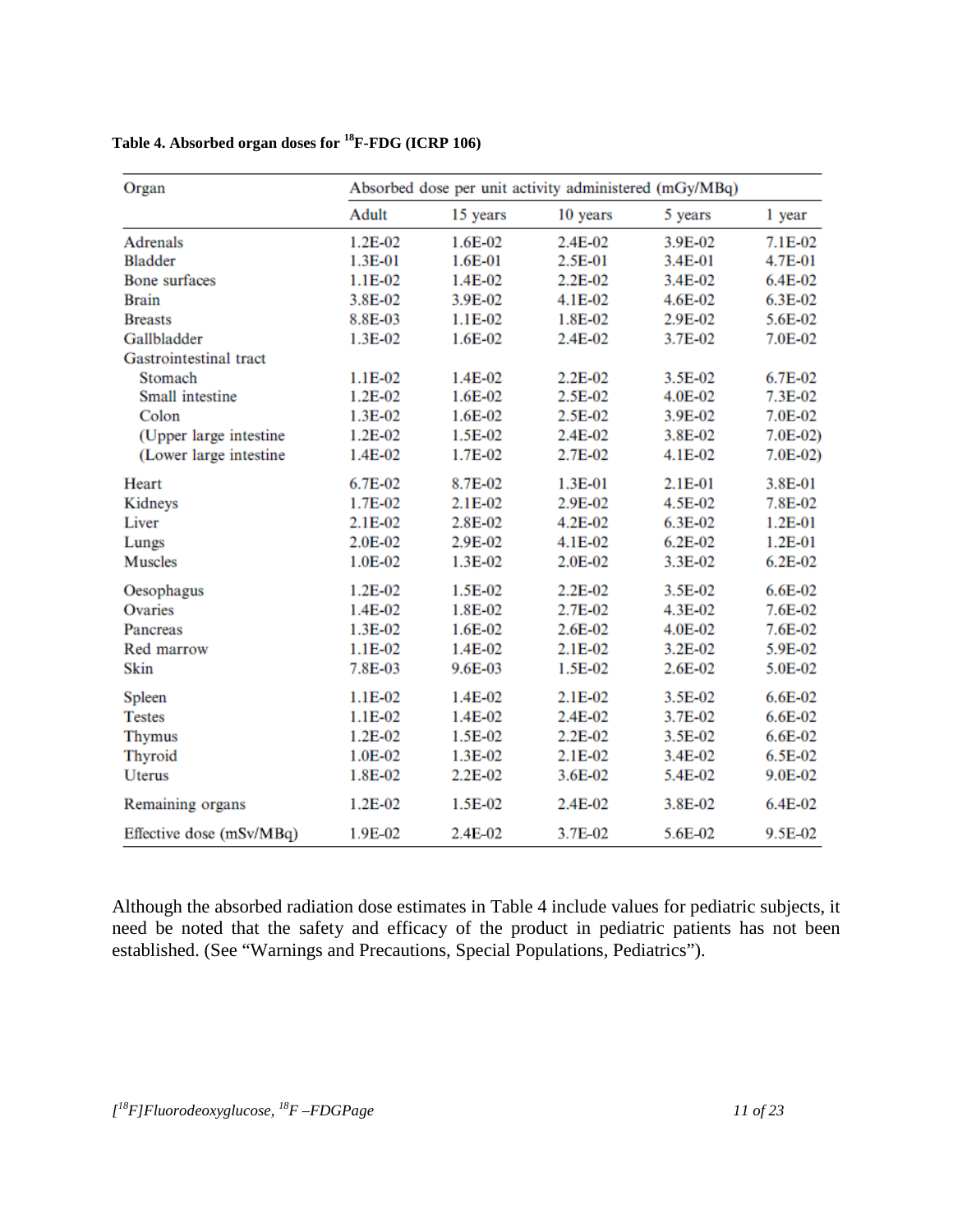#### **OVERDOSAGE**

For management of suspected drug overdose, consult the regional poison control centre.

Overdosage with FluorOHmet has not been reported. In case of overdose, elimination should be encouraged by means of increased fluid intake and frequent urination.

### **ACTION AND CLINICAL PHARMACOLOGY**

#### **Mechanism of Action**

2-Deoxy-2-[<sup>18</sup>F]-fluoro-D-glucose (FluorOHmet) is a <sup>18</sup>F-labelled glucose analogue. [<sup>18</sup>F]FDG is the most widely used diagnostic radiopharmaceutical for PET-imaging. [<sup>18</sup>F]FDG monitors and measures glucose metabolism non-invasively by PET. [ 18F]FDG behaves *in vivo* like glucose in that it enters healthy and malignant cells. In the cells it is phosphorylated by hexokinase in the way natural glucose is. It is a property of phosphorylated deoxyglucose derivatives, including phosphorylated [<sup>18</sup>F]FDG, to be trapped in the cells. Therefore, within a given cell, the retention and clearance of [<sup>18</sup>F]FDG reflects a balance involving glucose transporter, hexokinase and glucose-6-phophate activities. When allowances are made for the kinetic differences [<sup>18</sup>F]FDG is used to assess glucose metabolism.

PET images are generated from the distribution of metabolically trapped <sup>18</sup>F, and are used to distinguish scared from normal or ischemic hibernating tissue Glucose is the preferred substrate for myocardial metabolism and energy production during ischemia, when the heart switches to anaerobic metabolism. Hence  $[$ <sup>18</sup>F]FDG uptake reflects normal viable myocardial tissue but also ischemic hibernating tissue.

#### **Pharmacodynamics**

[<sup>18</sup>F]FDG has no pharmacodynamic effects at the doses and concentrations used for diagnostic examination.

In comparison to background activity, regions of decreased or absent uptake of [<sup>18</sup>F]FDG reflect a decrease or absence of glucose metabolism (scar). Regions that maintain uptake of  $[^{18}F]FDG$ reflect rates of glucose metabolism in normal or ischemic hibernating tissue (viable myocardium). (for additional discussion, see Part II section on Detailed Pharmacology)

#### **Pharmacokinetics**

**Absorption:** FluorOHmet is taken up by tissues in an analogous fashion to glucose.

**Distribution:** FluorOHmet is widely distributed in the body in proportion to glucose metabolic rates.<sup>2</sup>

*[ 18 F]Fluorodeoxyglucose, 18F –FDG Page 12 of 23*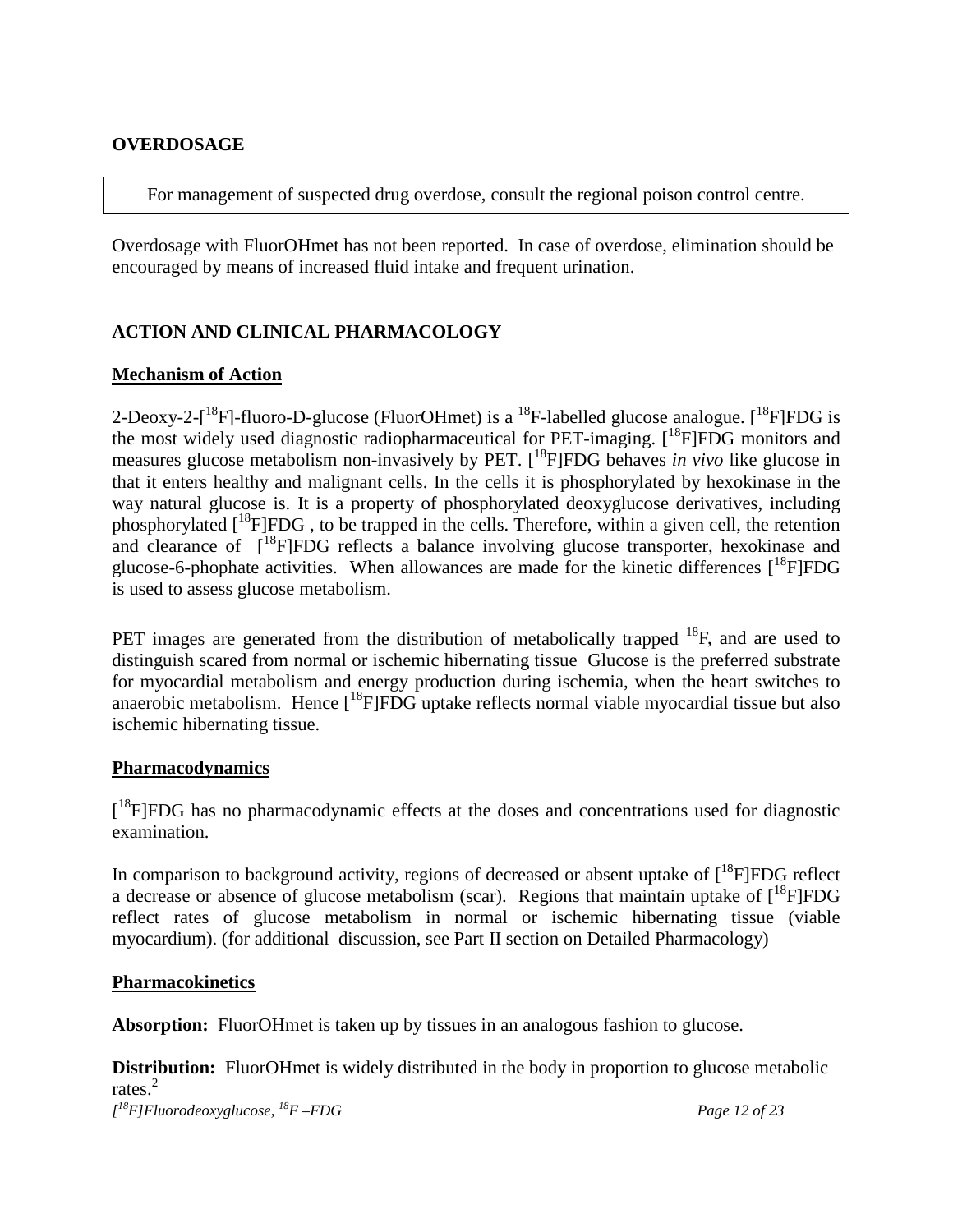**Metabolism:** FluorOHmet is phosphorylated to  $[{}^{18}F]$ Fluorodeoxyglucose-6-phosphate by hexokinase, with no further metabolism taking place.

**Excretion:** FluorOHmet is mostly excreted unchanged in the urine; approximately 20% of the administered activity is recovered in the urine within the first 2 hours.<sup>3</sup>

#### **Special Populations and Conditions**

Dose ranging and dose adjustment studies of FluorOHmet in special populations, such as pediatric and geriatric patients, have not been undertaken.

### **STORAGE AND STABILITY**

FluorOHmet should be stored upright in a lead shielded container at room temperature.

FluorOHmet has an expiry time of 12 hours after calibration.

### **SPECIAL HANDLING INSTRUCTIONS**

As in the use of any other radioactive material, care should be taken to minimize radiation exposure to patients consistent with proper patient management, and to minimize radiation exposure to occupational workers.

In the event of a spill of FluorOHmet, the spill should be contained by absorbent material and entrance to the area restricted. Personnel trained in the safe handling of radioactive materials should clean the spill. Materials used in decontamination should be stored in a shielded area until no longer radioactive and then disposed of in regular garbage. Radiation monitoring must demonstrate that radiation readings in the area of the spill have returned to background prior to returning the area to use.

Radiopharmaceuticals should be used under the control of physicians who are qualified by specific training and experience in the safe use and handling of radionuclides, and whose experience and training have been approved by the appropriate governmental agency authorized to licence the use of radionuclides.

### **DOSAGE FORMS, COMPOSITION AND PACKAGING**

FluorOHmet is supplied in 10, 20 or 30 ml multi-dose vials for parenteral administration.

Each vial contains 45 - 4240 mCi (1.665-156.88 GBq) of FluorOHmet and may contain either citrate buffer in 0.9% sodium chloride, or phosphate buffer in 0.9% sodium chloride.

Multi-dose vials are made of Type 1 glass with gray Halo-Butyl elastomeric stoppers and aluminium crimp seals.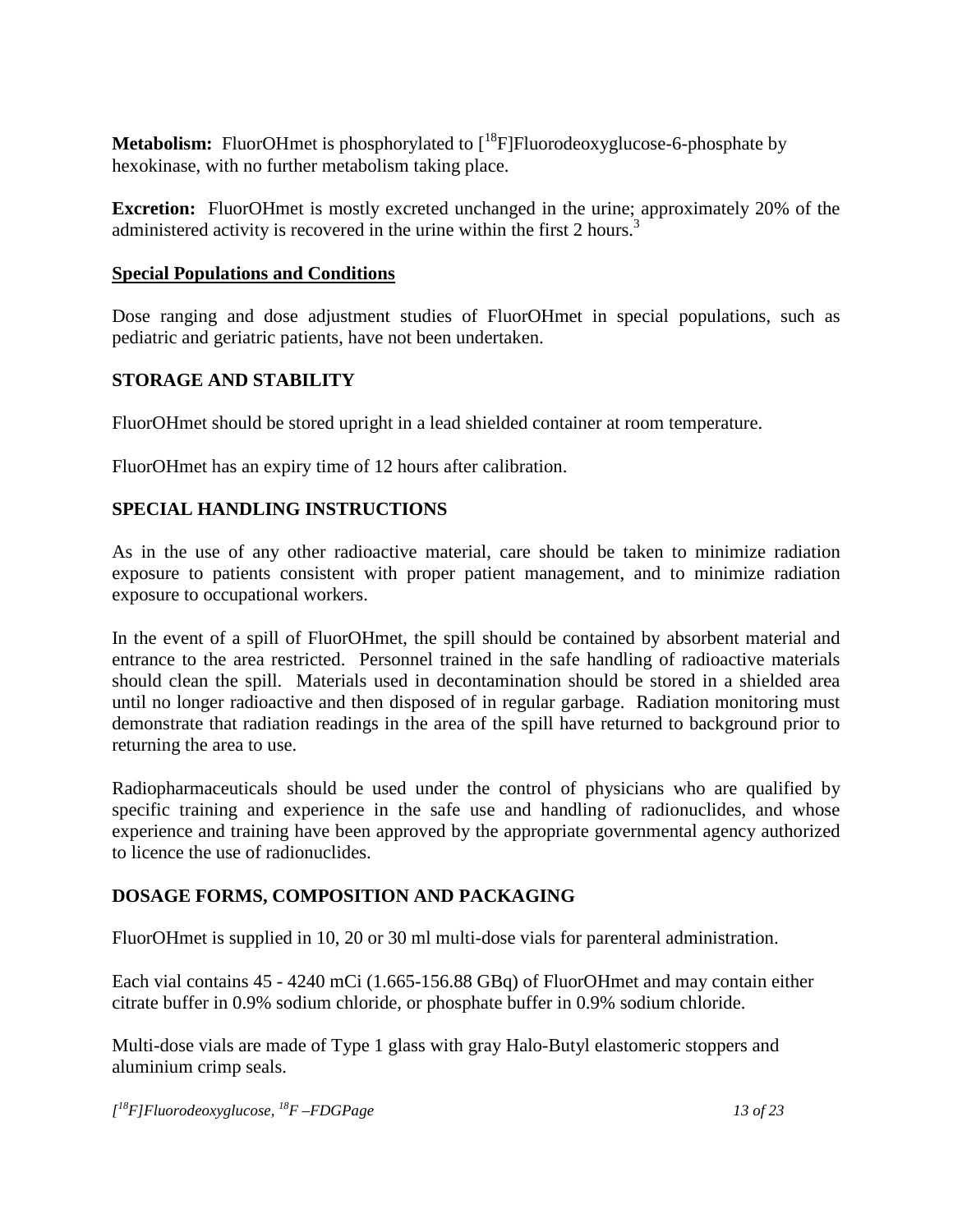## **PART II: SCIENTIFIC INFORMATION**

## **PHARMACEUTICAL INFORMATION**

#### **Drug Substance**

- Proper name:  $[$ <sup>18</sup>F]fluorodeoxyglucose,  $[$ <sup>18</sup>F]FDG
- Chemical name:  $2$ -deoxy- $2$ - $\binom{18}{1}$ fluoro-D-glucose

Molecular formula and molecular mass:  $C_6H_{11}^{18}FO_5$ , 181.26 daltons

Structural formula:



Physicochemical properties: FluorOHmet is a white solid with a melting point of 165 – 168°C. It is fully soluble in aqueous solutions.

### **Product Characteristics**

FluorOHmet is supplied as a sterile, pyrogen-free, clear, colourless solution. It contains 90- 110% of the labelled amount of FluorOHmet expressed in mCi per vial, at the time of calibration. FluorOHmet does not contain any preservative.

### **CLINICAL TRIALS**

The trial design and demographics for the studies and data assessments undertaken to further support the use of University of Ottawa Heart Institute (UOHI) FluorOHmet are summarized below and in Table 5".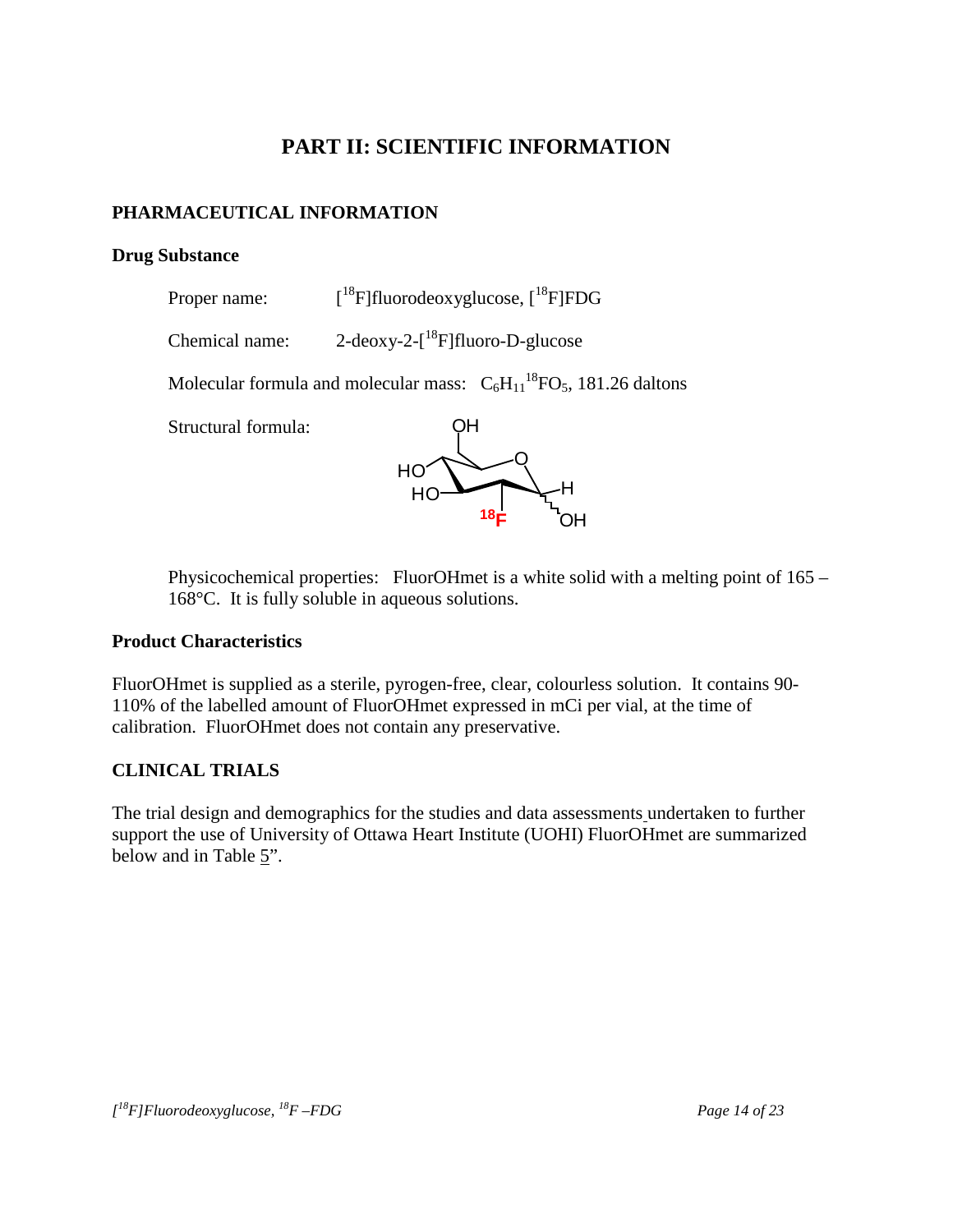**Table 5: Summary of Clinical Trials**

| <b>Study Title</b>        | <b>Study Objectives</b>                     | <b>Summary of Study</b><br>design | <b>Study subjects</b><br>$(n=number)$                                 | Diagnosis of<br><b>Patients</b>                                |
|---------------------------|---------------------------------------------|-----------------------------------|-----------------------------------------------------------------------|----------------------------------------------------------------|
| Diagnostic<br>Performance | Sensitivity and<br>Specificity<br>estimates | Retrospective<br>analysis of data | 48<br>(EF change $\geq$ 5%, 22<br>EF change $\langle 5\%, 23 \rangle$ | Suspected<br>coronary disease<br>with severe LV<br>dysfunction |
| Ottawa-FIVE               | <b>Efficacy and Safety</b><br>Evaluation    | Randomized, active<br>controlled  | 111 (56 $[{}^{18}$ F]FDG, 55<br>active control)                       | suspected<br>coronary disease<br>with severe LV<br>dysfunction |
| <b>UOHI</b> Safety        | <b>Evaluation of Safety</b>                 | Retrospective<br>analysis of data | 803                                                                   | All cardiac<br>indications                                     |

### **Diagnostic performance – sensitivity and specificity estimates**

To assess the diagnostic performance of sensitivity and specificity of FDG PET for predicting recovery of function, this can be achieved by considering the same test for LV function before and after revascularization at predefined time points. Such testing is not routinely performed, however.

For this estimation with FluorOHmet, data was gathered retrospectively on patients who had a pre-operative and follow-up evaluation of LV function at some point within a year of revascularization. The data include 19 patients from the Ottawa-FIVE FDG PET arm who had revascularization and follow-up assessment of LV function and 29 consecutive patients entered into the CADRE registry from Ottawa who underwent FDG PET, had revascularization, and had a pre- and post-revascularization assessment of LV function.

The following factors should be noted: 1. These patients had assessment of LV function on a clinical basis as directed by their attending physician and the timing of follow-up was variable and not standardized; the type of LV function evaluation was not standardized and may have been echocardiography or radionuclide angiography; as patients had a clinical need for LV function evaluation, this may have biased patient selection which could over estimate the false positive rate (lower the specificity). 2. Regional evaluation of LV function was not conducted but global LV function measurements (i.e., ejection fraction, EF) were utilized (objective, more readily obtained, and does not require image alignment). 3. For accuracy, there is no standardized method for assessing amount of viability with FDG PET, so for FluorOHmet the analysis was performed using UOHI established methods and as used in viability assessment. 4. Tercile cut-points to the nearest 5% units are amenable to clinical practice. Viablility and Nonviability are noted below and results are summarized in table 6.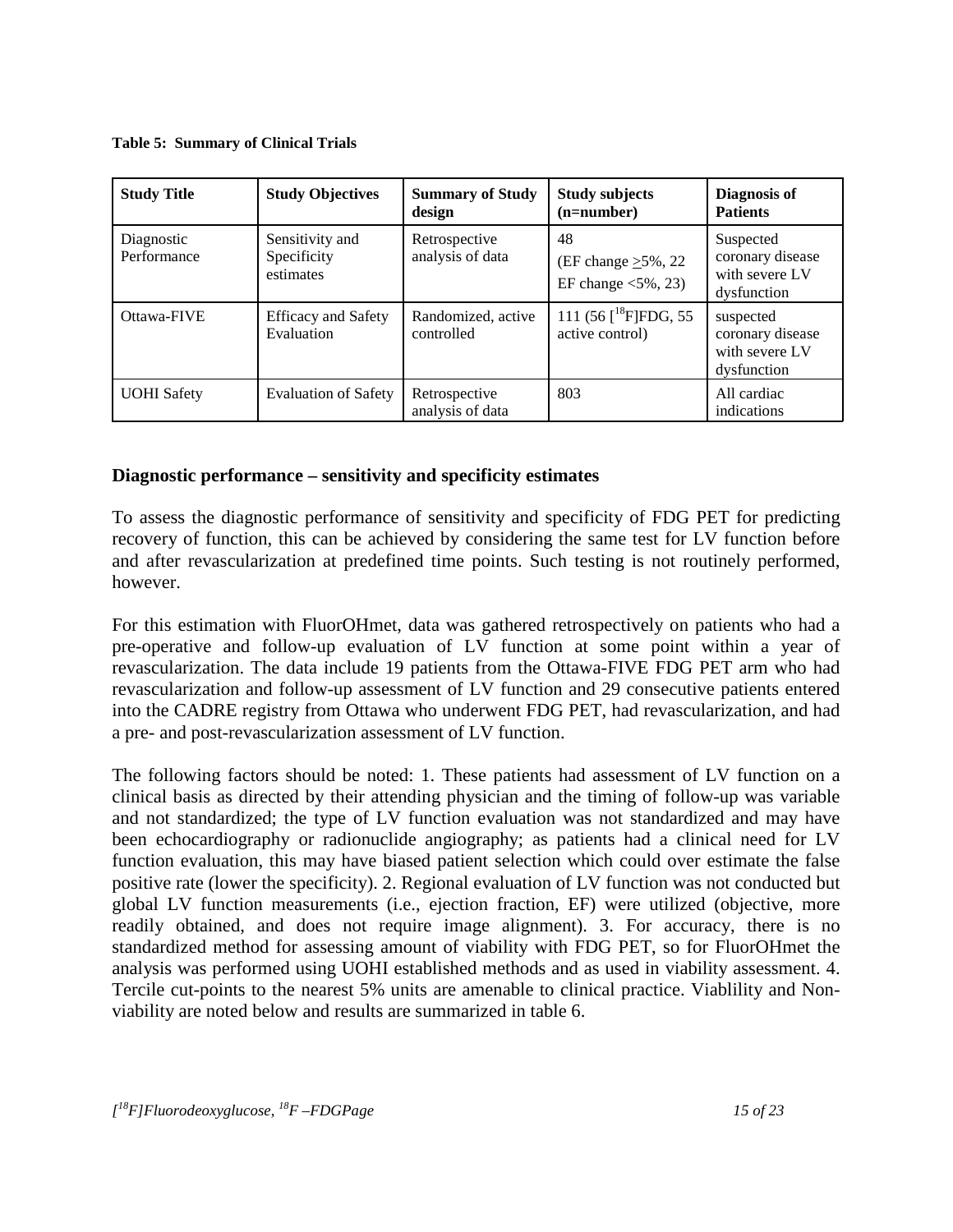- a) VIABILITY was defined as either
	- i. Scar  $< 15\%$  of the LV
	- ii. Scar 15-25% of the LV and Mismatch  $\geq$ 20%
- b) NON-VIABILITY was defined as either
	- i. Scar 15-25% of the LV with Mismatch <20%
	- ii. Scar >25% of the LV
- c) LVEF recovery of  $> 5\%$  was considered as the standard of comparison as indicating recovery of function and therefore VIABILITY

#### **Table 6.**

| <b>PET Finding</b>        | EF change $\geq 5\%$ | EF Change $<$ 5% | <b>Total</b> |
|---------------------------|----------------------|------------------|--------------|
| With Viable Myocardium    |                      |                  |              |
| Without viable Myocardium |                      |                  |              |
| Total                     |                      |                  |              |

Sensitivity: 22/25=88% (95%CI, 68-100%) Specificity: 13/23=57% (95%CI, 34-77%) PPV: 22/32=69% (95%CI, 50-84%) NPV: 13/16=81% (95%CI, 54-96%)

Sensitivity and specificity data using FluorOHmet are within the range of those data reported in the Schinkel analysis. (See also Table 7).

Table 7: Summary of data from three studies reported in Schinkel et al, 2007

|                   | N   | Sens %      | Spec %      | PPV %       | NPV %       |
|-------------------|-----|-------------|-------------|-------------|-------------|
| <b>Slart 2006</b> | 47  | 85 (23/27)  | 100 (20/20) | 100 (23/23) | 83 (20/24)  |
| Gerber 2001       | 171 | 79 (65/82)  | 55 (49/89)  | 62 (65/105) | 74 (49/66)  |
| Wiggers 2001      | 35  | 100 (14/14) | 67 (14/21)  | 67 (14/21)  | 100 (14/14) |

### **Ottawa-FIVE**:

This was a post-hoc subgroup analysis substudy of the PARR-2 study, which was a randomized, controlled, multi-centre study comparing FDG PET-directed therapy to standard care in patients with severe LV dysfunction. Eligible patients for PARR-2 were those being considered for: (1) revascularization; (2) transplantation workup; (3) referred for heart failure workup; or (4) any patient where FDG PET might be considered useful by the attending physician. Patients were randomized to either FDG PET guided management or standard care in which physicians were allowed access to any diagnostic procedure, including other imaging modalities except for PET. The study population consisted of 111 patients (PET n=56, Standard care n=55). The mean age

*[ 18 F]Fluorodeoxyglucose, 18F –FDG Page 16 of 23*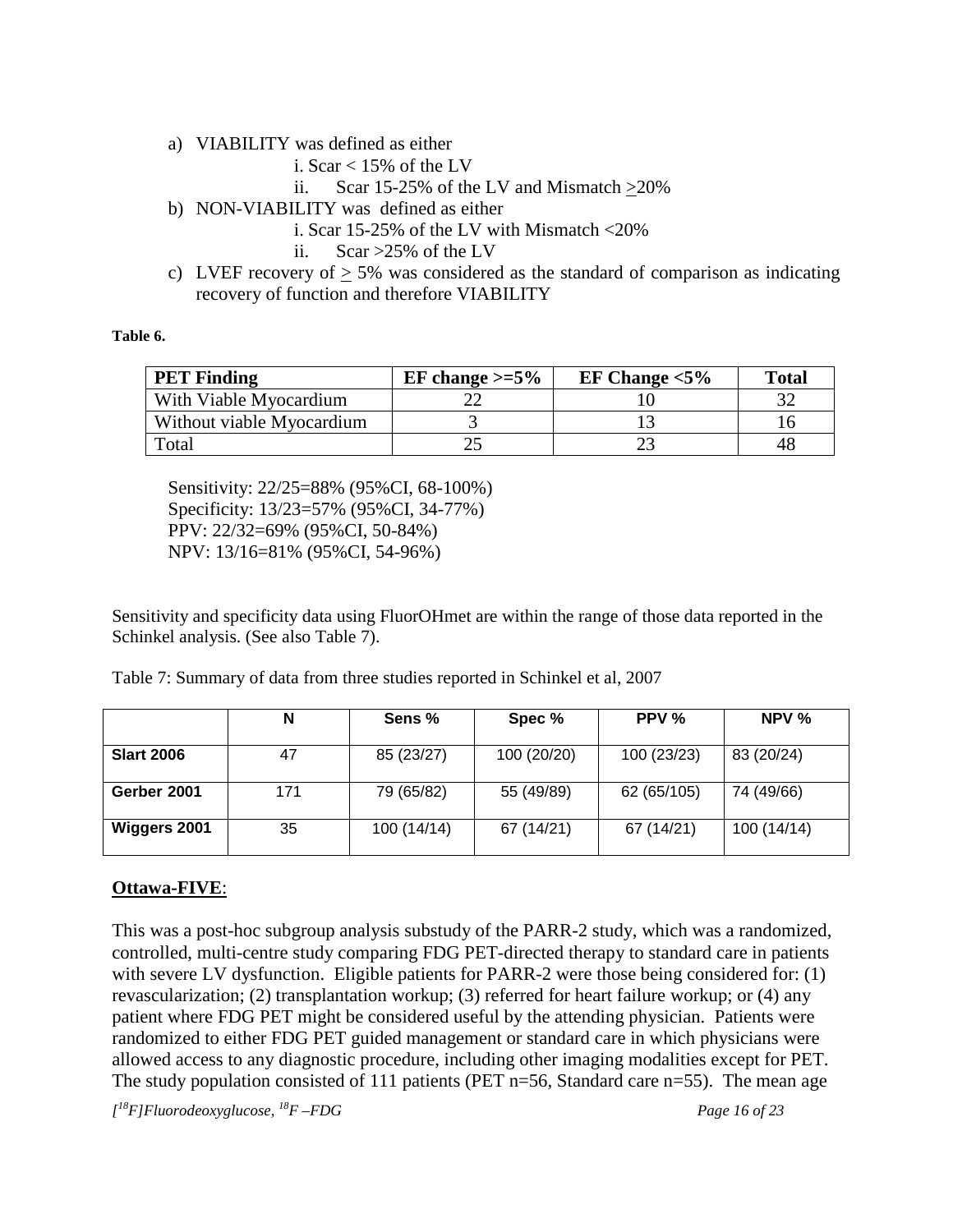was  $64.9 \pm 9.5$  in the PET arm and  $63.0 \pm 10.8$  in the Standard arm. Two-thirds of the population was male. Prior CABG was 13% in each arm, and baseline EF (mean, SD) was 25.8  $+/-$  6.9 and 24.6  $+/-$  6.5 in PET and Standard care arms, respectively.

The primary objective of this study was to determine whether UOHI FDG PET-guided therapy achieved an outcome benefit in patients with severe LV dysfunction compared to standard care where clinical management decisions were made in the absence of FDG PET information at a centre with ready access to FDG PET imaging. The primary outcome measure was the composite clinical endpoint of cardiac death, myocardial infarction, or re-hospitalization for unstable angina or heart failure within one year of randomization.

### **Ottawa-FIVE Study results**

For the composite clinical endpoint (comprising cardiac death, myocardial infarction or cardiac hospitalizations), thirty-two first events were identified at 1 year. Among first events there were 6 cardiac deaths (2 PET and 4 Standard care), 4 myocardial infarctions (1 PET and 3 Standard care) and 22 were cardiac hospitalizations (7 PET and 15 Standard care). Overall ten patients in the PET arm and 22 in the Standard care arm, experienced a composite event at one year. However, some patients were excluded from the analysis because they did not complete the one year (3/56 in PET and 1/55 in Standard care did not complete one year). The Ottawa-FIVE substudy, a *post-hoc* analysis of the PARR-2 trial (which did not meet its primary endpoint), yields results that are not consistent with results for the entire PARR-2 as a large treatment effect was observed in the smaller cohort in the Ottawa-FIVE study (25.7% of the PARR-2 population). The inconsistency in data outcome needs to be interpreted carefully as a significant interaction between treatment and centre was demonstrated based on PARR-2 and caution must be applied in interpreting the reduction in cardiac events observed in Ottawa-FIVE. The interplay of various factors (e.g., patient characteristics, access to F-18 FDG, etc) and how they may have contributed to the different results observed will need to be replicated in other studies in order to more fully resolve the unknowns and for the treatment effect observed to be characterized and considered as a true treatment effect.

Compared with the entire PARR-2 trial, it should be noted that the Ottawa-FIVE study patients were more often female, had slightly lower ejection fraction, tended to be older, and tended to have had less previous CABG.

It should be noted that 21.8% of the patients with PET-indicated revascularization in the Ottawa-FIVE cohort did not undergo revascularization procedures.

No measures of treatment compliance were obtained for the study. There was no routine or protocol-required assessment or verification as to whether the revascularization process was successful *i.e*. no follow-up perfusion or angiographic data were done to confirm the adequacy of any revascularization procedures undertaken.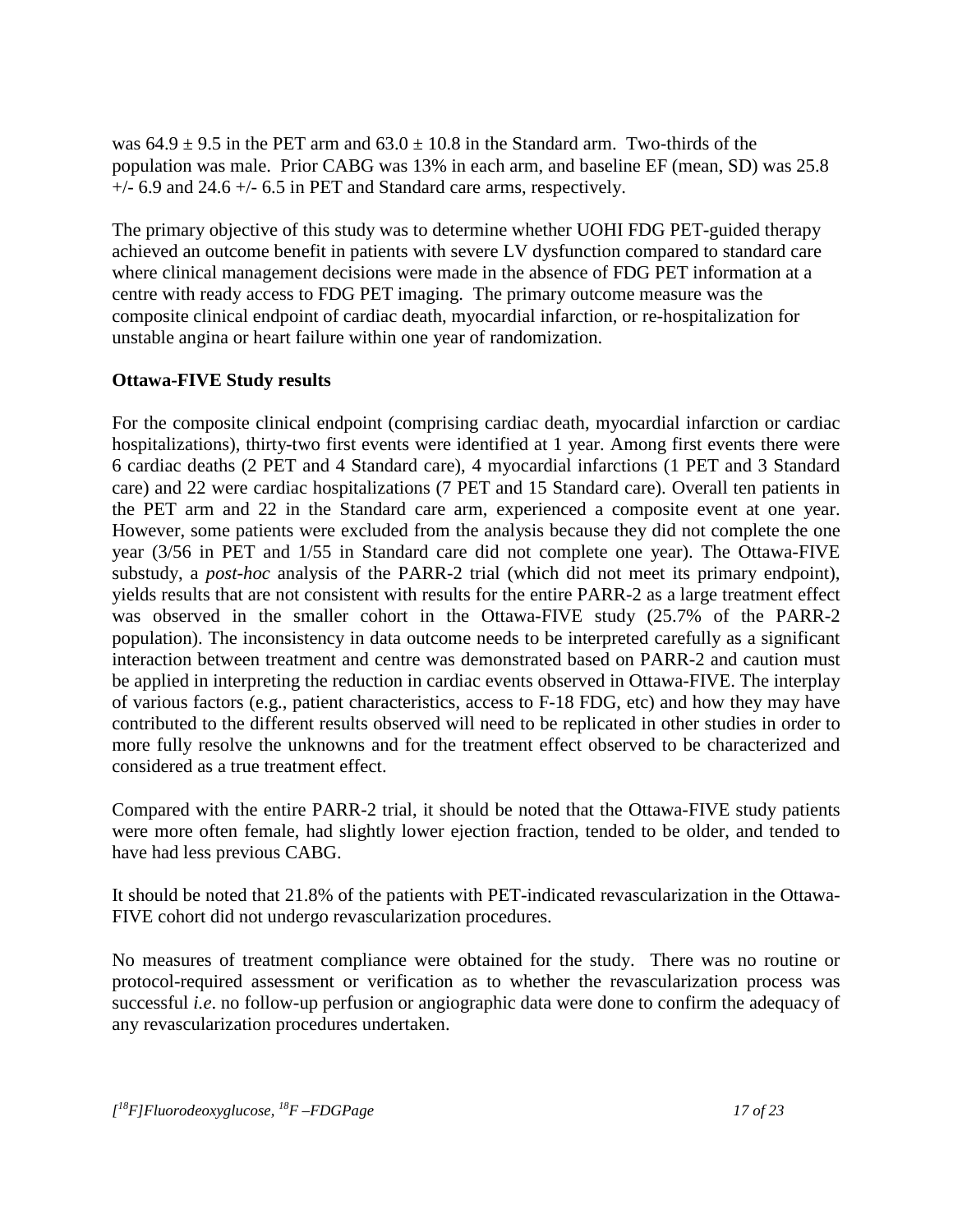The Ottawa-Five study [PARR-2] did not evaluate SPECT perfusion coupled with F-18 FDG viability image acquisition for the mismatch assessment, consequently no data was available for use of this product in that regard.

The data submitted in support of this product examined the clinical situation when PET metabolism and PET myocardial perfusion imaging were both part of the assessment undertaken.

There were no adverse events related to the administration of FluorOHmet in this study. Related adverse events were defined as events occurring within 5 half-lives of FluorOHmet administration.

#### **UOHI Safety Study**:

This was a retrospective, single-arm, non-blinded assessment of the safety of FluorOHmet at UOHI. All patients who received FluorOHmet manufactured at the UOHI starting in August 2002 were identified in the Cardiac PET Registry and subsequent CADRE Registry. Demographic data, cardiac history, pre and post vital signs, FluorOHmet dose, and the presence or absences of any adverse events were extracted from the database.

The population consisted of 803 patients with left ventricular dysfunction, having undergone FDG-PET myocardial imaging studies at the UOHI. The mean age was  $63.5 \pm 11.8$  years. 79.7% of the population was male. Body mass index was  $28.3 \pm 5$ . Almost 50% of the patient population undergoing FDG-PET imaging had a history of previous heart failure. Seventy percent (70.9%) of patients had previous coronary angiography. More than 68% had a previous myocardial infarction while 36.5% had previous CABG/PCI. Pacemaker or AICD was noted in 15.7%.

### **UOHI Safety Results:**

No adverse events occurred or were reported during administration or within 5 half-lives of FluorOHmet, in the 803 patients reviewed. No deaths, other serious adverse events or other significant adverse events occurred or were reported during administration or within 5 half-lives of FluorOHmet. FluorOHmet injection induced no clinically significant changes in heart rate, systolic blood pressure, or diastolic blood pressure.

Administration of doses ranging from 3-18 mCi (111MBq-666MBq) of FluorOHmet to patients presenting to the UOHI for cardiac PET imaging caused no detectable adverse events, nor meaningful clinical response.

### **DETAILED PHARMACOLOGY**

*[ 18 F]Fluorodeoxyglucose, 18F –FDG Page 18 of 23* The hydroxyl group of the second carbon of glucose can be substituted by a group such as hydrogen or fluorine without seriously compromising the kinetic and biochemical ability of the molecule to be actively transported through the cell membrane and to act as a substrate for the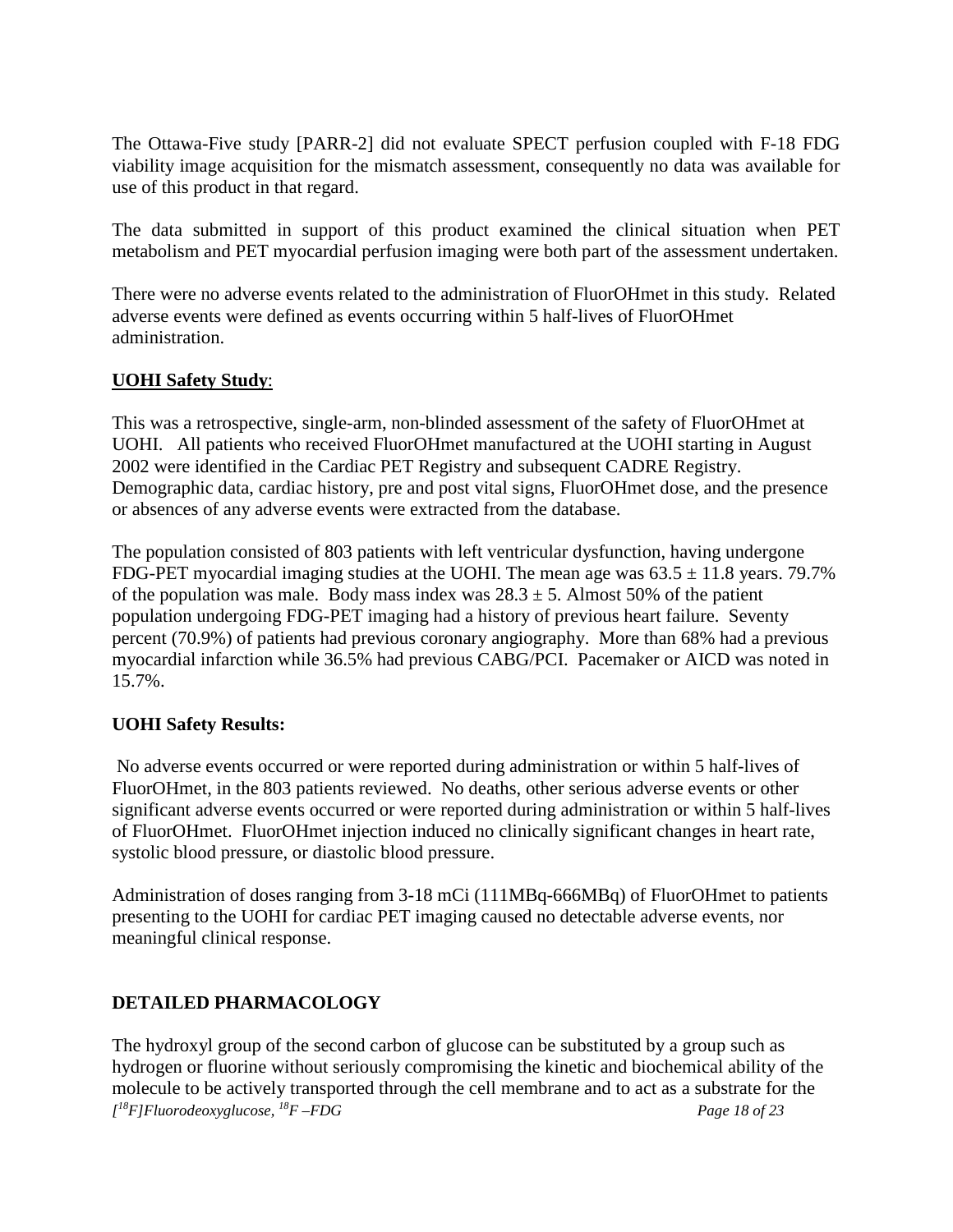hexokinase enzyme. The 2-deoxy analogues of glucose are transported into the cell and metabolized quantitatively exactly like D-glucose up the point in the glycolytic pathway where its anomalous structure prevents the final conversion of the 2-deoxyglucose-6-phosphate by phosphohexoseixomeriase 1.4

In mice,  $[18F]FDG$  distributes uniformly to the kidneys, heart, brain, lungs and liver initially and clears rapidly from all tissue except the heart where it remains constant for at least 2 hours and, to a lesser extent, in the brain where it decreases slowly from 1 to 2 hours.<sup>5,6</sup> The rapid clearance of  $\lceil^{18}F|FDG$  from the liver, lungs and kidneys, and its retention by the heart and brain is a result of metabolic trapping within these organs and is reflective of glucose utilisation. Urinary excretion of intact  $[{}^{18}F]FDG$  was 15-25% of injected dose at 90 minutes.

In mice, FDG accumulates in organs and fluids as parent FDG (or FDG-6-phosphate) and FD-Mannose (or FD-Mannose-6-phosphate) and is excreted in the urine in both forms.<sup>7</sup>

In rats, the percentages of  $[{}^{18}F]FDG$  and  $[{}^{18}F]fluorodeoxyglucose -6-phosphate 45 minutes$  after injection were 68 and 33%, respectively in the liver; and 70 and 27%, respectively, in the kidney.<sup>8</sup>

In mice bearing C3H mammary carcinoma the predominant metabolite observed in the tumour at 180 minutes was  $\int_0^{18}F\left| \frac{f}{f}\right| \frac{f}{f}$  fluorodeoxyglucose -6-phosphate, with measurable quantities of other phosphorylated species.<sup>9</sup>

Myocardial metabolic imaging using  $[{}^{18}F]FDG$  (as a tracer of exogenous glucose utilization) is performed in patients with dysfunctional, hypoperfused myocardial regions to determine the likelihood of benefit from revascularization. Metabolic activity can be an indicator of myocardial viability and, thus, of reversibility of contractile dysfunction. The regional myocardial concentrations of the  $[$ <sup>18</sup>F]FDG tracer are compared with the regional distribution of myocardial perfusion. Increased regional [<sup>18</sup>F]FDG uptake relative to myocardial perfusion (perfusion/metabolism mismatch) indicates hibernating myocardium that is viable— and more likely to be reversible contractile dysfunction if regional blood flow is improved (this is the potential for improvement when perfusion is normal), if both perfusion and  $[{}^{18}F]FDG$  uptake are normal, or if  $\left[1^8F\right]FDG$  uptake is greater than regional perfusion—i.e mismatch. In contrast to this, regional reductions in [<sup>18</sup>F]FDG uptake in proportion to perfusion (perfusion-metabolism match indicative of scar formation) is regarded to signify irreversibly damaged myocardium (contractile dysfunction that is not likely reversible— e.g., the potential for a postrevascularization improvement in contractile function is low).

### **TOXICOLOGY**

Non-radioactive 2-deoxy-2-fluoro-D-glucose had an LD50 of 600 mg/kg in both mice and rats when given by intraperitoneal injection in 5 or 6 consecutive daily doses.<sup>10</sup>

*[ 18F]Fluorodeoxyglucose, 18F –FDGPage 19 of 23* Toxicity studies in mice given three doses of 14.3 mg/kg of FDG did not reveal any immediate or long-term effects as determined by routine observations, changes in body weight, and gross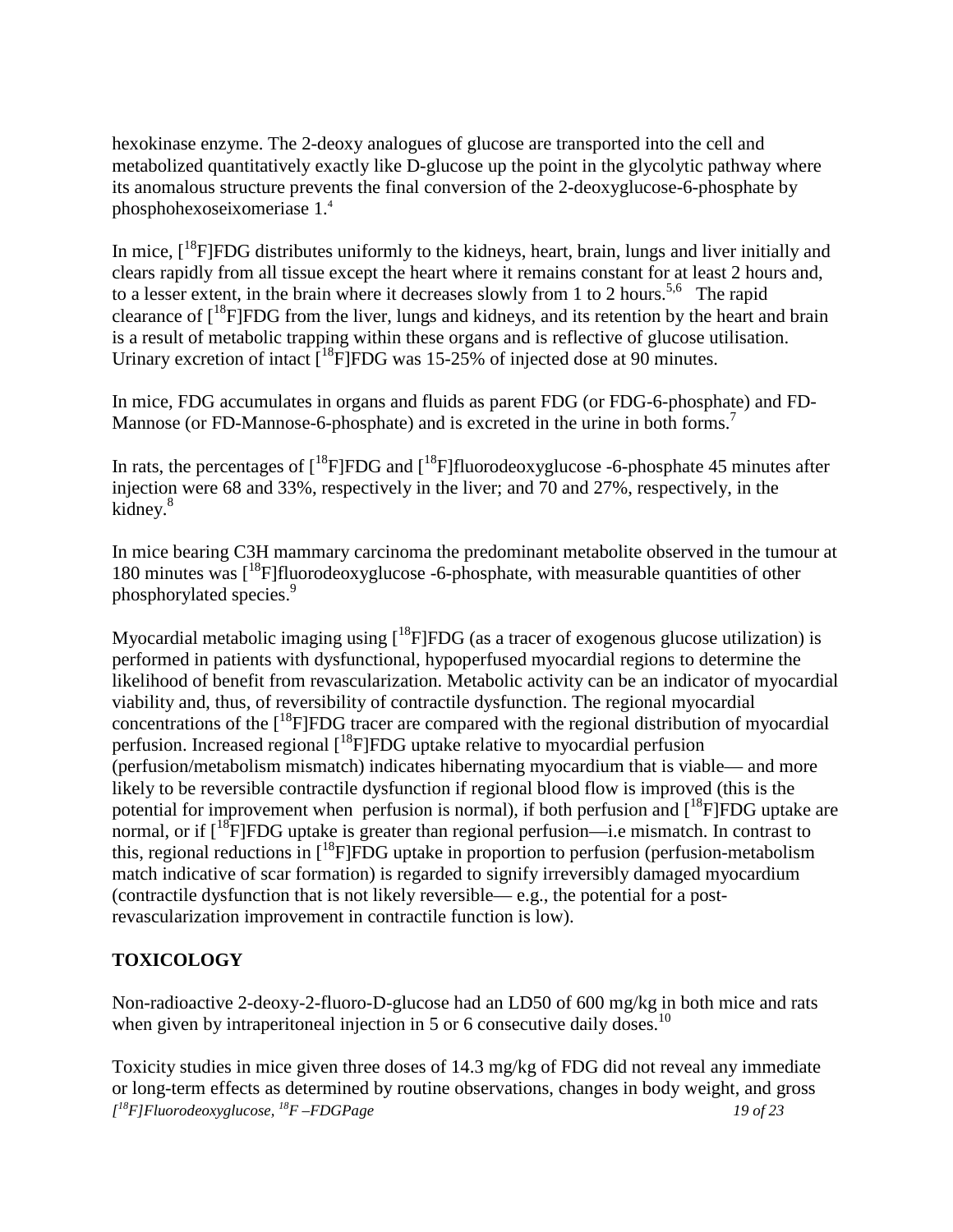and histopathology of the internal organs. Toxicity studies in dogs injected with three doses of 0.72 mg/kg of FDG did not show any immediate or long-term effects. No significant abnormalities were detected in blood, urine, or CSF analyses, and no significant gross or microscopic abnormalities were detected in the heart, brain, spleen, liver, kidneys, lungs, ovaries, or intestines. $^{11}$ 

No long-term animal studies have been performed to evaluate carcinogenic or mutagenic potential or whether 18F-FDG affects fertility in males or females.

As with other radiopharmaceuticals that distribute intracellularly, there may be increased risk of chromosome damage from Auger electrons if nuclear uptake occurs.

### **REFERENCES**

- 1. Silberstein EB and the Pharmacopeia Committee of the Society of Nuclear Medicine. Prevalence of adverse reactions to positron emitting radiopharmaceuticals in nuclear medicine. *J. Nucl. Med.* 1998, **39**:2190-2.
- 2. Hays MT, Segall GM. A mathematical model for the distribution of fluorodeoxyglucose in humans. *J. Nucl. Med.* 1999, **40(8)**:1358-66.
- 3. Jones SC, *et al*. The radiation dosimetry of 2[F-18]fluoro-2-deoxy-D-glucose in man. *J. Nucl. Med.* 1982, **23(7)**:613-7.
- 4. Pauwels EKJ, *et al*. Positron-emission tomography with [18F]fluorodeoxyglucose: Part I. Biochemical uptake mechanism and its implication for clinical studies. *J. Cancer Res. Clin. Oncol.* 2000, **126**:549-59.
- 5. Gallagher BM, *et al*. Metabolic trapping as a principle of radiopharmaceuticals design: Some factors responsible for the biodistribution of [18F] 2-deoxy-2-fluoro-D-glucose. *J. Nucl. Med.* 1978, **19**:1154-61.
- 6. Gallagher BM, *et al*. Radiopharmaceuticals XXVII. 18F-labelled 2-deoxy-2-fluoro-Dglucose as a radiopharmaceutical for measuring regional myocardial glucose metabolism in vivo: Tissue distribution and imaging studies in animals. *J. Nucl. Med.* 1977, **18**:990-6.
- 7. Kanazawa Y, *et al*. Metabolic pathway of 2-deoxy-2-fluoro-D-glucose studied by F-19 NMR. *Life Sciences* 1986, **39**:737-42
- 8. Suolinna E-M, *et al*. Metabolism of 2-[18F]fluoro-2-deoxyglucose in tumor-bearing rats: Chromatographic and enzymatic studies. *Nucl. Med. Biol.* 1986, **13**:577-81.
- 9. Kaarstad K, *et al*. Metabolic fate of 18F-FDG in mice bearing either SCCVII squamous cell carcinoma or C3H mammary carcinoma. *J. Nucl. Med*. 2002, **43**:940-7.

*[ 18 F]Fluorodeoxyglucose, 18F –FDG Page 20 of 23*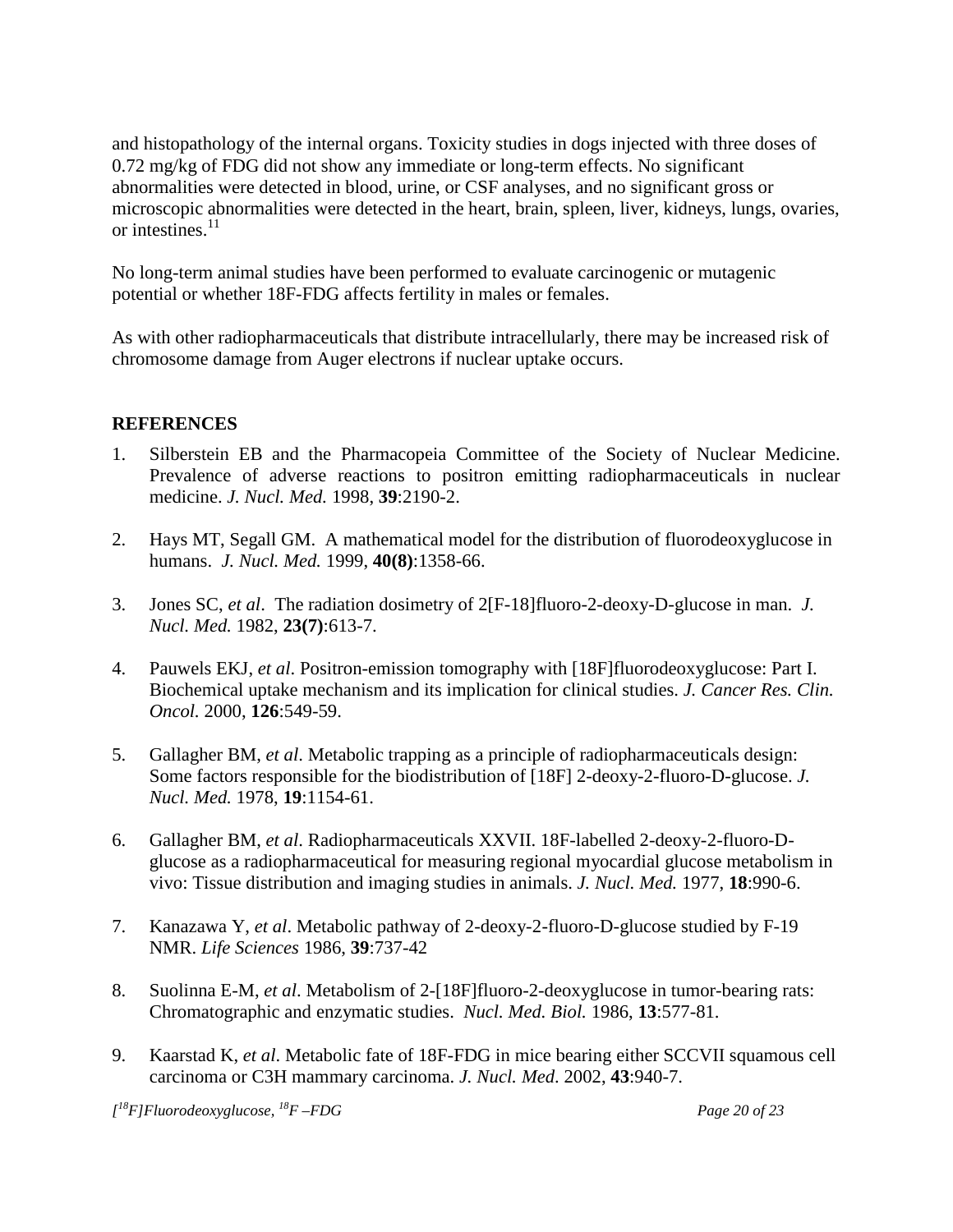- 10. Bessell EM, *et al*. Some in vivo and in vitro antitumor effects of the deoxyfluoro-Dglucopyranoses. *Eur. J. Cancer* 1973, **9**:463-70.
- 11. Reivich M, *et al.* The [18F]fluorodeoxyglucose method for the measurement of local cerebral glucose utilization in man. *Circ. Res.* 1979, **44(1)**:127-37.
- 12. Beanlands RS, Ruddy TD, deKemp RA, et al. Positron emission tomography and recovery following revascularization (PARR-1): the importance of scar and the development of a prediction rule for the degree of recovery of left ventricular function. J Am Coll Cardiol. 2002;40:1735-43.
- 13. Schinkel, AFL, et al. Hibernating Myocardium: Diagnosis and Patient Outcomes. Curr. Probl. Cardiol. 2007; 32:375-410.
- 14. Slart R et al. Prediction of functional recovery after revascularization in patients with chronic ischaemic left ventricular dysfunction: head-to-head comparison between 99mTcsestamibi/18F-FDG, DISA SPECT and 13N-ammonia/18F-FDG PET ,Eur J Nucl Med Mol Imaging (2006) 33:716*–*723
- 15. Wiggers H, Egeblad H, NiilsenT, Bøtker H, Prediction of Reversible Myocardial Dysfunction by Positron Emission Tomography, Low-Dose Dobutamine Echocardiography, Resting ECG, and Exercise Testing Cardiology 2001;96:32–37
- 16. Gerber B et al. Positron Emission tomography using 18F-fluoro-deoxyglucose and euglycemic hyperinsulinemic glucose clamp: optimal criteria for the prediction of recovery of post-ischemic left ventricular dysfunction. Eur Heart J 2001; 22,1691-1701.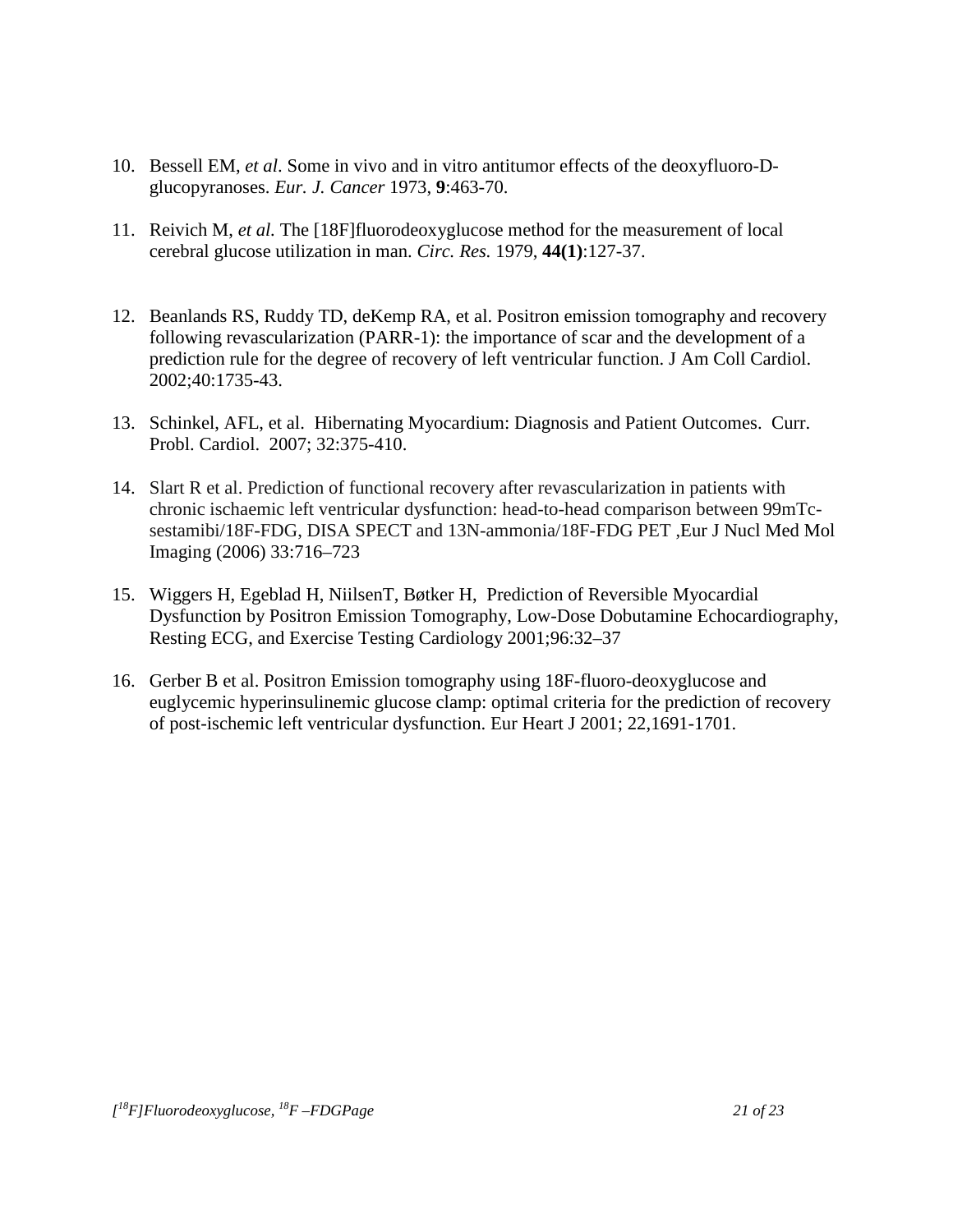#### **PART III: CONSUMER INFORMATION** FluorOHmet [<sup>18</sup>F]Fluorodeoxyglucose, [<sup>18</sup>F] FDG

This leaflet is part III of a three-part "Product Monograph" published when FluorOHmet was approved for sale in Canada and is designed specifically for Consumers. This leaflet is a summary and will not tell you everything about FluorOHmet. Contact your doctor or pharmacist if you have any questions about the drug.

#### **ABOUT THIS MEDICATION**

#### What the medication is used for:

This medication is a radioactive tracer which is used as part of a nuclear medicine test called a Positron Emission Tomography (PET) scan, to help your doctor evaluate your heart.

#### What it does:

FluorOHmet is a sugar molecule that has a radioisotope, fluorine-18 attached to it. When it is injected into your vein, FluorOHmet will go to sites in your body where sugar is used. The radioactive part of FluorOHmet allows a picture to be taken using a Positron Emission Tomography (PET) camera. This allows your doctor to look at your heart muscle and determine if the tissue is still able to use sugar. This will help your doctor decide if you could benefit from surgery or other corrective procedures.

#### When it should not be used:

- If you are pregnant or breastfeeding
- If you are allergic to any of the components of FluorOHmet
- If you are diabetic and your blood sugar is not controlled

What the medicinal ingredient is: FluorOHmet, a radioactive sugar-like molecule.

What the important nonmedicinal ingredients are: Citrate buffer, phosphoric acid and/or 0.9% sodium chloride.

*For a full listing of nonmedicinal ingredients see Part 1 of the product monograph.*

#### **WARNINGS AND PRECAUTIONS**

#### **Serious Warnings and Precautions**

- **Radiopharmaceuticals should be used only by those health professionals who are appropriately qualified in the use of radioactive prescribed substances in or on humans.**
- **FluorOHmet should not be administered to pregnant women unless it is considered that the benefits to be gained outweigh the potential hazards to the fetus.**
- **FluorOHmet is excreted in human breast milk. To avoid unnecessary irradiation of the infant, formula feeding should be substituted temporarily for breast feeding**.

BEFORE you receive FluorOHmet talk to your doctor or pharmacist if:

- You have diabetes as special attention will be needed to assess your blood sugar levels prior to having the PET scan with FluorOHmet.
- You are taking any medication that changes your blood sugar level
- If you could be pregnant or are nursing
- If you have recently had surgery or radiation therapy
- If you have had a heart attack within the last 4 weeks If you think you have any allergies to any of the components in FluorOHmet

To decrease the radiation exposure to your bladder, you should drink plenty of water and urinate as often as possible when the PET scan is finished.

#### **INTERACTIONS WITH THIS MEDICATION**

No other drugs, food or natural health products are known to interact with [FluorOHmet. This test normally requires fasting (restriction on food and beverages) before the test to prepare for the procedure and test that is to be conducted. Eating within 4 hours prior to undergoing the test may interfere with the diagnostic ability (how well the test works) and the reasons that your doctor is conducting this test.

#### **PROPER USE OF THIS MEDICATION**

This product FluorOHmet will be administered under the supervision of a health professional who is experienced in the use of radiopharmaceuticals.

You may be asked to fast for 4 to 6 hours (nothing to eat but allowed to drink water) before you have a PET scan with FluorOHmet. You may be asked to drink a sugar and water mixture prior to this test which helps define areas of the heart that can use glucose.

If you are diabetic or have elevated blood sugar levels, your blood sugars will need to be stabilized prior to testing. This may involve the use of a glucose (by mouth or intravenously) and insulin intravenously to maintain your blood sugar at a steady state for the test. Diabetic patients should stabilize their blood glucose levels the day preceding and on the day of the PET scan.